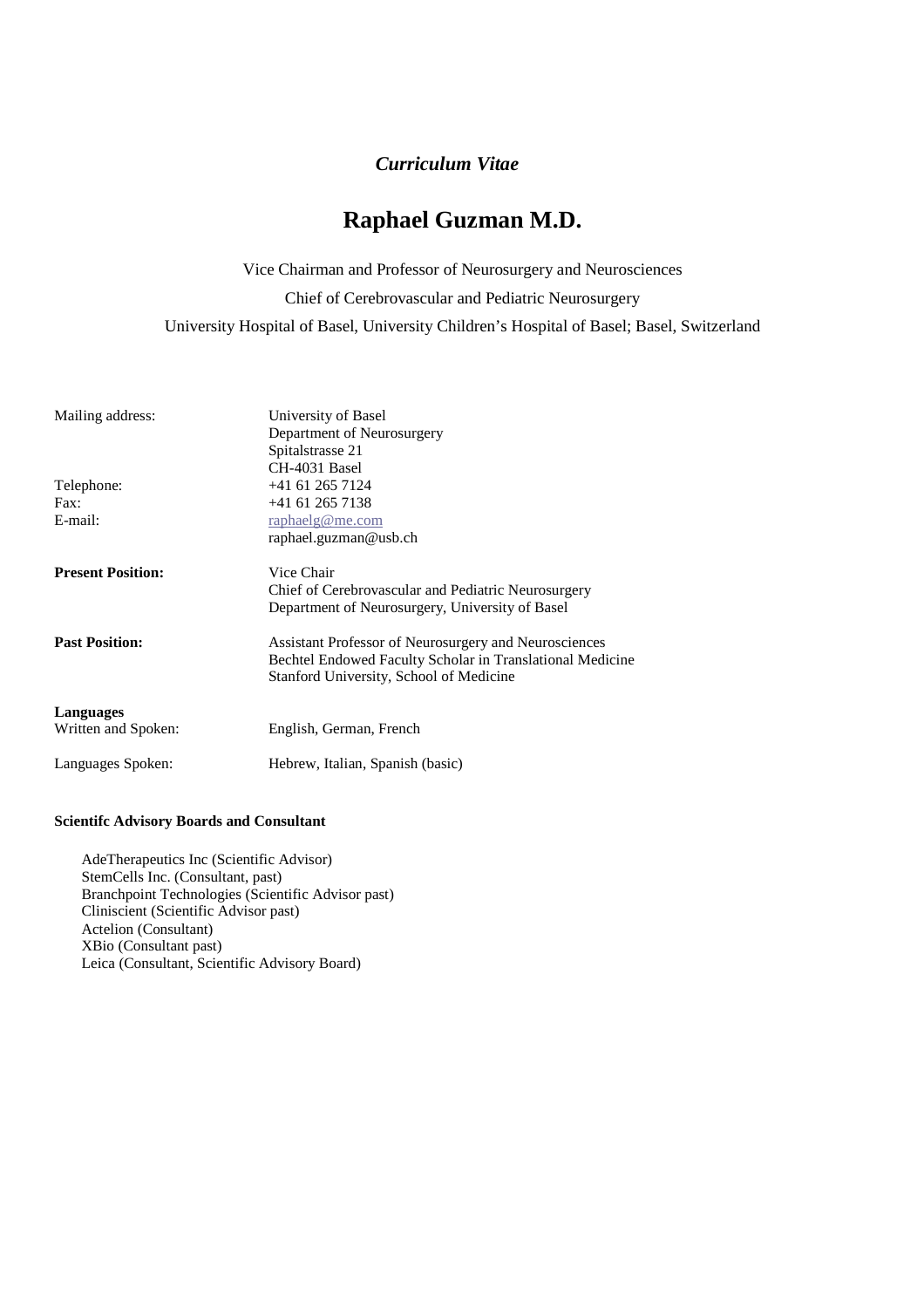## **A. Education**

| 1986 - 1991 | College, Business and Administration, Bern, Switzerland                                                                                                                                           |
|-------------|---------------------------------------------------------------------------------------------------------------------------------------------------------------------------------------------------|
| 1991 - 1998 | Medical School, University of Bern, Bern, Switzerland                                                                                                                                             |
| 1998        | University of Bern, Bern, Switzerland, 12/03/1998<br>M.D. degree                                                                                                                                  |
| 2006        | Neurosurgery Board Certification (European Union and Switzerland)<br>European Association of Neurological Surgery 02/17/2007<br>Swiss Medical Association, Swiss Neurosurgical Society 03/28/2007 |
| 2007        | Cerebrovascular, Skull Base, and Pediatric Neurosurgery Fellowship Certification<br>Stanford University, School of Medicine; Department of Neurosurgery                                           |

# **B. Residency and Fellowship training**

| $10/1997 - 12/1997$ | Sub-Intern, Clinical rotation, Dept. of Internal Medicine, University of Bern, Switzerland<br>H.R. Bauer M.D., Prof and Chairman                          |
|---------------------|-----------------------------------------------------------------------------------------------------------------------------------------------------------|
| $1/1998 - 3/1998$   | Sub-Intern, Clinical rotation, Dept of Neurosurgery, University of Washington, USA<br>H.R. Winn M.D., Professor and Chairman                              |
| $3/1998 - 5/1998$   | Intern, Clinical rotation, Dept. of Surgery, University of Tel Aviv, Israel<br>G. Ben Ari M.D., Professor and Chairman                                    |
| $11/1998 - 6/1999$  | Research Assistant, Dept. of Neurosurgery, University of Bern, Switzerland<br>H.R. Widmer Ph.D., Director, research laboratory                            |
| $7/1999 - 12/1999$  | Resident, Dept of Neurosurgery, University of Bern, Switzerland<br>R.W Seiler M.D., Professor and Chairman                                                |
| $1/2000 - 6/2000$   | Resident, Dept. of Neurosurgery, University of Bern, Switzerland<br>G. Schroth M.D., Professor and Chairman                                               |
| 7/2000 - 12/2000    | Resident, Dept. of Neurology, University of Bern, Switzerland<br>C.W. Hess M.D., Professor and Chairman                                                   |
| $1/2001 - 7/2003$   | Resident, Dept. of Neurosurgery, University of Bern, Switzerland<br>R.W. Seiler M.D., Dept of Neurosurgery, University of Bern, Switzerland               |
| $8/2003 - 4/2004$   | Chief Resident, Dept. of Neurosurgery, University of Bern, Switzerland<br>R.W. Seiler M.D., Professor and Chairman                                        |
| $4/2004 - 12/2005$  | Postdoctoral Fellow, Dept. of Neurosurgery, Stanford University, USA<br>G. Steinberg M.D., PhD, Professor and Chairman                                    |
| $1/2006 - 4/2007$   | Cerebrovascular Fellowship and Skull Base, Dept. of Neurosurgery, Stanford University, USA<br>G. Steinberg M.D., PhD, Professor and Chairman              |
| $4/2007 - 7/2007$   | Pediatric Neurosurgery Fellowship, Dept. Of Neurosurgery, Stanford University, USA<br>M.S. Edwards M.D., Professor and Director of Pediatric Neurosurgery |
| $7/2007 - 9/2007$   | Pediatric Neurosurgery Fellowship, Hospital Necker, Dept. Of Pediatric Neurosurgery, Paris France<br>Chr. Sainte-Rose M.D., Professor and Chairman        |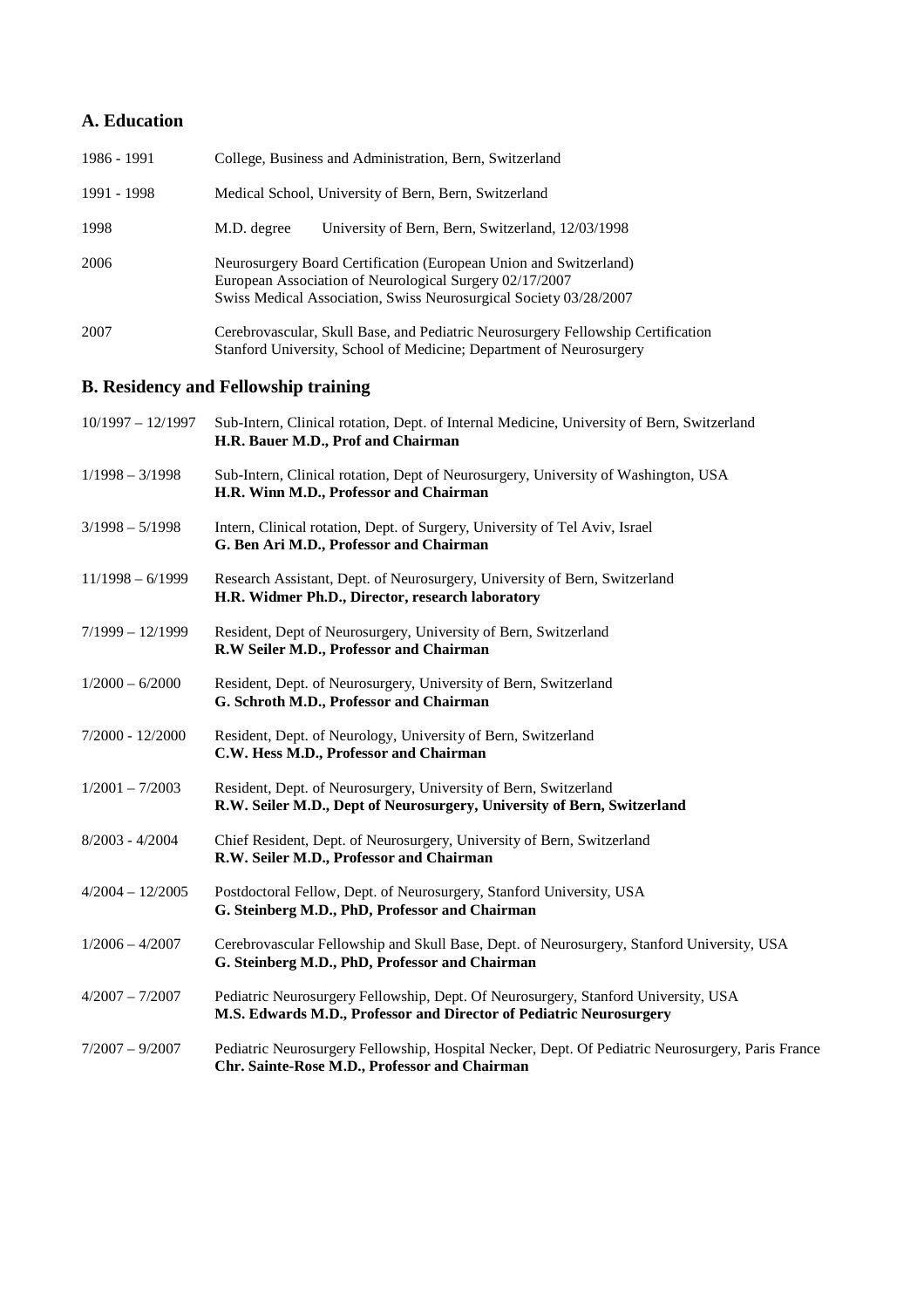## **C. Thesis**

#### **Non-invasive Imaging of the Rat Brain in Neurodegenerative Diseases:**

#### **I. Imaging the Rat Brain on a 1.5T clinical MR-Scanner**

Guzman R, Lövblad KO, Meyer M, Spenger C, Schroth G and Widmer HR (2000). Imaging the rat brain on a 1.5T clinical MR-Scanner. *J. Neurosci. Methods 97: 77-85* 

#### **2. Striatal Grafts in a Rat Model of Huntington's disease:**

#### **Time Course Comparison of MRI and Histology**

Guzman R, Meyer M, Lövblad KO, Ozdoba C, Schroth G, Seiler RW and Widmer HR (1999). Striatal grafts in a rat model of Huntington's disease: Time course comparison of MRI and histology. *Exp. Neurol. 156(1): 180-190* 

## **D. Grant Support**

#### **Deans Fellowship, Stanford University, 1/2005 – 12/2005 Role: Principal Investigator (\$25'000)**  Title: The role of SDF-1 in neural stem cell migration after ischemic brain injury

## **Senior Investigator Grant, SSMBS 4/2005 – 4/2006**

**Role: Principal Investigator (\$45'000)**  Title: Neural stem cell migration in the injured brain

#### **Young Investigator Grant, Swiss National Science Foundation 4/2004 – 3/2005 Role: Principal Investigator (\$47'000)**

Title: Stem cell transplantation in experimental focal stroke: effect of postischemic inflammation on cell survival, differentiation fate and migration.

## **Child Health Research Program (CHRP) Grant, 7/2008-6/2010**

#### **Role: Principal Investigator (\$25'000)**

Title: Endothelial progenitor cells in moyamoya disease: A new biomarker for disease surveillance

#### **Canadian Institute of Health Research (CIHR) Grant**, **7/2008-6/2009 Role: Co-Principal Investigator (\$10'000)**

Title: Planning grant for synchrotron medical imaging

#### **California Institute for Regenerative Medicine (CIRM) Grant (TRI-01249), 7/2009 – 6/2012 Role: Co-Investigator (\$5'900'000)**

Title: TR1-01249: Enhancing healing via Wnt-protein mediated activation of endogenous stem cells

#### **Scientist development grant, American Heart Association** *(AHA-0835274N),* **7/2008 – 6/2012 Role: Principal Investigator (\$325'000)**

Title: Intravascular stem cell therapy for stroke

#### **Bechtel Faculty Scholar in Pediatric Translational Medicine, 9/2009 – 8/2014 Role: Principal Investigator (\$500'000)**

Title: Endovascular neural stem cell therapy for pediatric stroke

## **Canadian Institute of Health Research (CIHR) Grant, 9/2009 -8/2014 Role: Co-Investigator (\$2'500'000)**

Title: Team in synchrotron medical imaging

#### **Stanford Children's Hospital Center for Brain and Behavior Awards in Pediatric Neurosciences Role: Co-Investigator (\$145'000)**

Title: MR Imaging Correlates for Cognitive Dysfunction in Pediatric Medulloblastoma Treated by Cranial Irradiation

#### **RFA-OD-09-004 NIH Grand Opportunity (GO) Grant, 10/01/2009**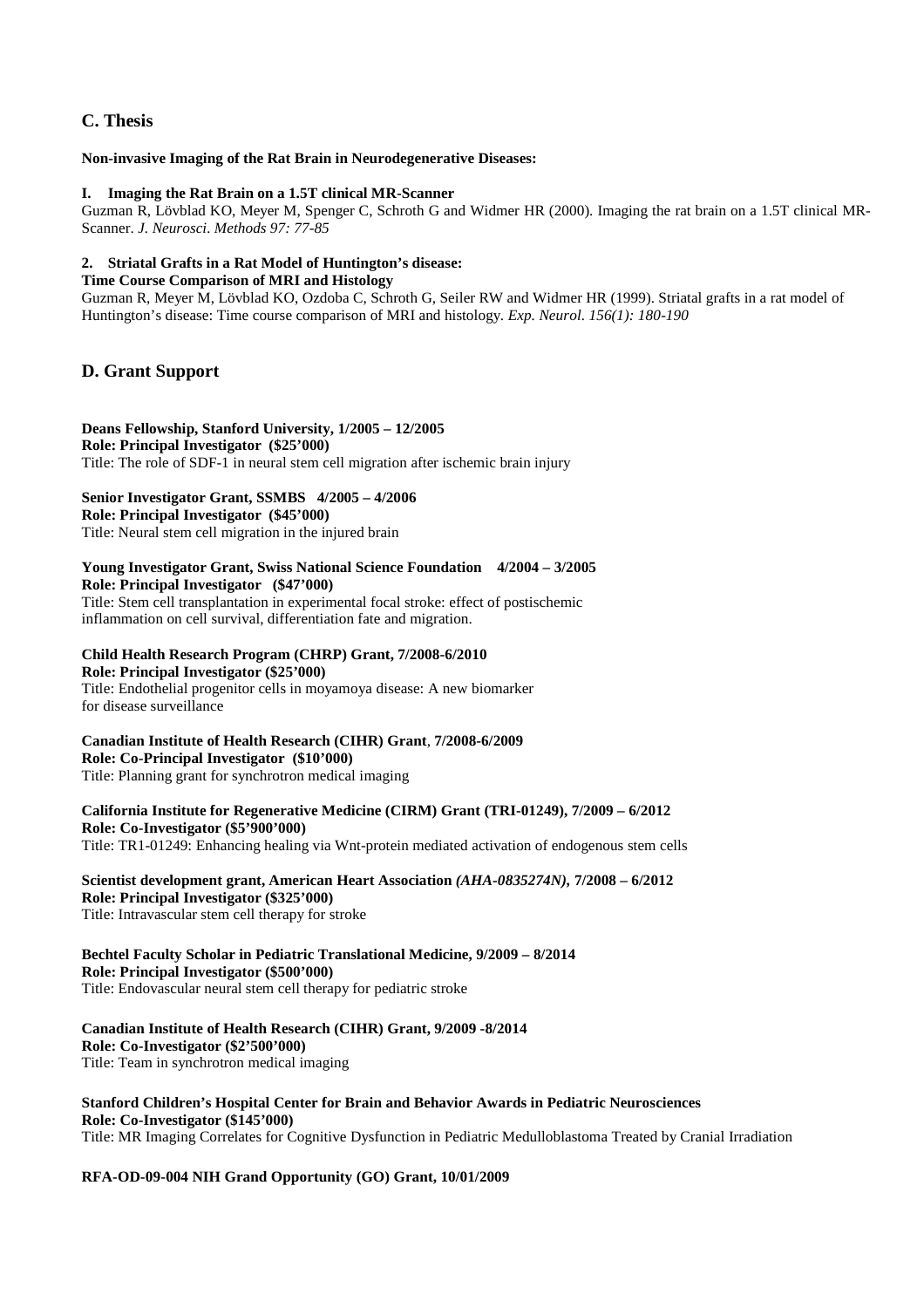#### **Role: Co-Investigator (\$1'500'000)**

Title: A Phase 1 Study of EGFRV111 Peptide Vaccination (CDX-110) after Conventional Radiation in Children with diffuse Intrinsic Pontine Gliomas

#### **Research grant sponsored by Synthes 4/2011 – 4/2012**

**Role: Principle Investigator (\$26'659)** 

Title: Outcomes evaluation for RapidSorb in cases of Craniosynostosis

#### **California Institute for Regenerative Medicine (CIRM) Grant (RFA 10-02), 4/2011 – 3/2014 Role: Co-Investigator (\$1'930'608)**

Title: Development of single cell MRI technology using genetically-encoded iron-based reporters

**Roche Hub Grant 10/2012 – 2/2014 Role: Principal Investigator (CHF 100'000)** 

Title: Tracking neurogenesis using novel Biomarker assays in Developmental Brain Disorders

#### **Swiss National Science Foundation 6/2013 – 5/2016**

**Role: Principal Investigator (CHF 300'960)**  Title: Therapeutic Relevance of stem cells for white matter regeneration in neonatal hypoxia-ischemia

## **Swiss National Science Foundation 10/2015 – 9/2018**

**Role: Co- Principal Investigator (CHF 372'000)** 

Title: Cold-inducible RBM3 in neuroprotection and neurogenesis

#### **Department of Surgery, University of Basel 7/2016 – 6/2019**

**Role: Co-Principal Investigator (CHF 600'000)** 

Title: Bioengeneering of scaffolds and matrix for central and peripheral nervous system regeneration

### **Novartis Innovation Fund 07/2017 – 06/2018**

**Role: Principle Investigator (CHF 60'000)** 

Title: Enhancement of oligodendrogenesis is indirectly mediated through the neural stem cell secretome

#### **Swiss National Science Foundation (NMS1863)**

#### **Role: Co-Investigator (CHF 349'422)**

Titel: Characterization of Telomerase-mediated regulation of EGFR- and BMP/SMAD-signaling essential for proliferation and invasion in human brain tumors.

## **Komission für Technologie und Innovation (KTI, 27395.1 PFLS-LS) 11/2017 – 10/2020 Role: Co-Investigator (CHF 800'000)**

Titel: Brain Shift Compensation

## **E. Invited Lectures**

1. **Guzman R.** MRI in the rat model of Huntington's disease. (1998) *Scientific conference University of Washington, Dept. of Neurosurgery. Seattle, USA* 

2. **Guzman R.** (1998) MRI in rat models of Neurodegenerative disease. *Neurologisch-Neurochirurgische Forschungskonferenz. Bern, Switzerland* 

3. **Guzman R.** (1999) Growth Factor in Neural Transplantation: MRI in Neurodegenerative disease and Neural Transplantation. *BeNeFri PhD course, Bern, Switzerland* 

4. **Guzman R.** (1999) Principles of MRI and application in small animals. *University of Odense, Dept. of Anatomy and Cell Biology, Odense, Denmark* 

5. Laissue J, **Guzman R**. (2000) High dose multiple parallel microplanar X-irradiation of the suckling rat cerebellum: Long-term effects on brain structure and function. *Klinisch-Neurobiologische Forschungsrunde. Bern, Switzerland*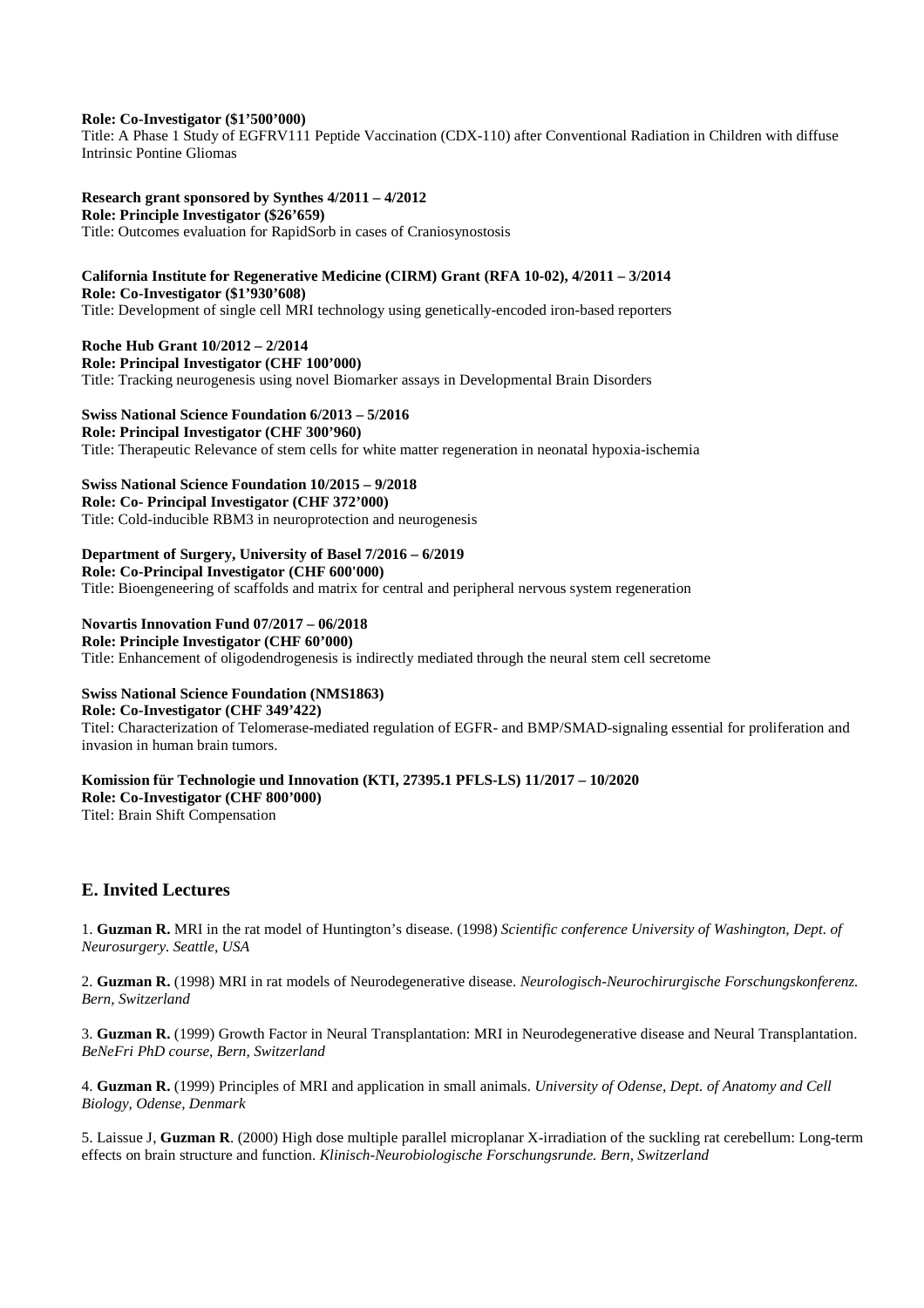6. **Guzman R**, Barth A. (2003) Follow-up and management of residual Aneurysm neck. *Neurosurgery Winter meeting, Sils-Baselgia, Switzerland* 

7. **Guzman R.** (2003) Diffusion weighted echo-planar imaging in brain abscess. *Neurosurgery Winter meeting, Sils-Baselgia, Switzerland* 

8. **Guzman R**. (2005) MRI to study stem cell migration in the CNS. *Program Project Grant retreat, Stanford, USA* 

9. **Guzman R** (2006) Non invasive stem cell imaging. *Stem cell imaging PhD course, Copenhagen, Denmark* 

10. **Guzman R** (2006) Moyamoya disease: the starving brain. *Stanford Stroke Conference July 10, Stanford, USA* 

11. **Guzman R** (2006) Current concepts for Stem cell therapy after Stroke. *Grand rounds, University of Graz, Department of Neurosurgery, Austria* 

12. **Guzman R**. (2006) Post stroke inflammatory response and its role for intravascular stem cell delivery. *Program Project Grant retreat, Stanford, USA* 

13. **Guzman R.** (2007) The role of volumetric interactive 3D in education, planning and navigation for aneurysm surgery. *Dextroscope Symposium, AANS, Washington DC, USA* 

14. **Guzman R** (2007) Stem cell imaging in the developing and injured rodent brain. *Stem cell imaging PhD course, Copenhagen, Denmark* 

15. **Guzman R** (2008) Long-term monitoring of transplanted human neural stem cells in developmental and pathological contexts. 5<sup>th</sup> International Stem Cell School in Regenerative Medicine 2008, Berlin, Germany

16. **Guzman R** (2008) Minimally invasive approaches to stem cell delivery for stroke. 5th *International Stem Cell School in Regenerative Medicine 2009, Odense, Denmark* 

17. **Guzman R** (2009) Cerebrovascular Disease*. Grand Rounds*, *Children's Hospital and Research Center Oakland, June 30, Oakland, California* 

18. **Guzman R** (2010) Experience with multimodality treatment of pediatric AVM. *Joint European –Japanese Meeting on Cerebrovascular Diseases, July 10, Düsseldorf, Germany.* 

19. **Guzman R** (2010) Current concepts in TBI and the role of future technology. *Massachusetts institute of Technology, Boston, MA, September 2010* 

20. **Guzman R** (2011) Management and Outcome of Pediatric Intracranial Arteriovenous Malformations. *34th Annual Meeting of the American Society of Pediatric Neurosurgeons, February 2011, Lanai HI* 

21. **Guzman R** (2011) The role of revascularization surgery in the management of cerebrovascular disorders of the brain. *The Santa Clara Valley Brain Injury Conference, February 24-26, San Jose, California* 

22. **Guzman R** (2011) New Aspects in Pediatric Neurosurgery. *Pediatric Grand Rounds, University of Basel, Switzerland, March 2011* 

23. **Guzman R** (2011) Intravascular Stem Cell Therapy for Stroke, STEPS meeting, *Washington DC, December 2011* 

24. **Guzman R** (2012) Human Neural Stem Cells Promote White Matter Repair and Reorganization in an Experimental Rodent Model of Cerebral Palsy. *Roche, Basel 2012* 

25. **Guzman R** *(2012) Neural Stem Cell Injections in spinal cord injured patients, University of Zurich, Balgrist 2012* 

26. **Guzman R** (2012) Management of occult spinal dysraphism, *University Childrens Hopsital Basel 2012* 

27. **Guzman R** (2012) Spinal deformity and role of the neurosurgeon. Spinal Deformity Symposium. *University Childrens Hospital Basel 2012*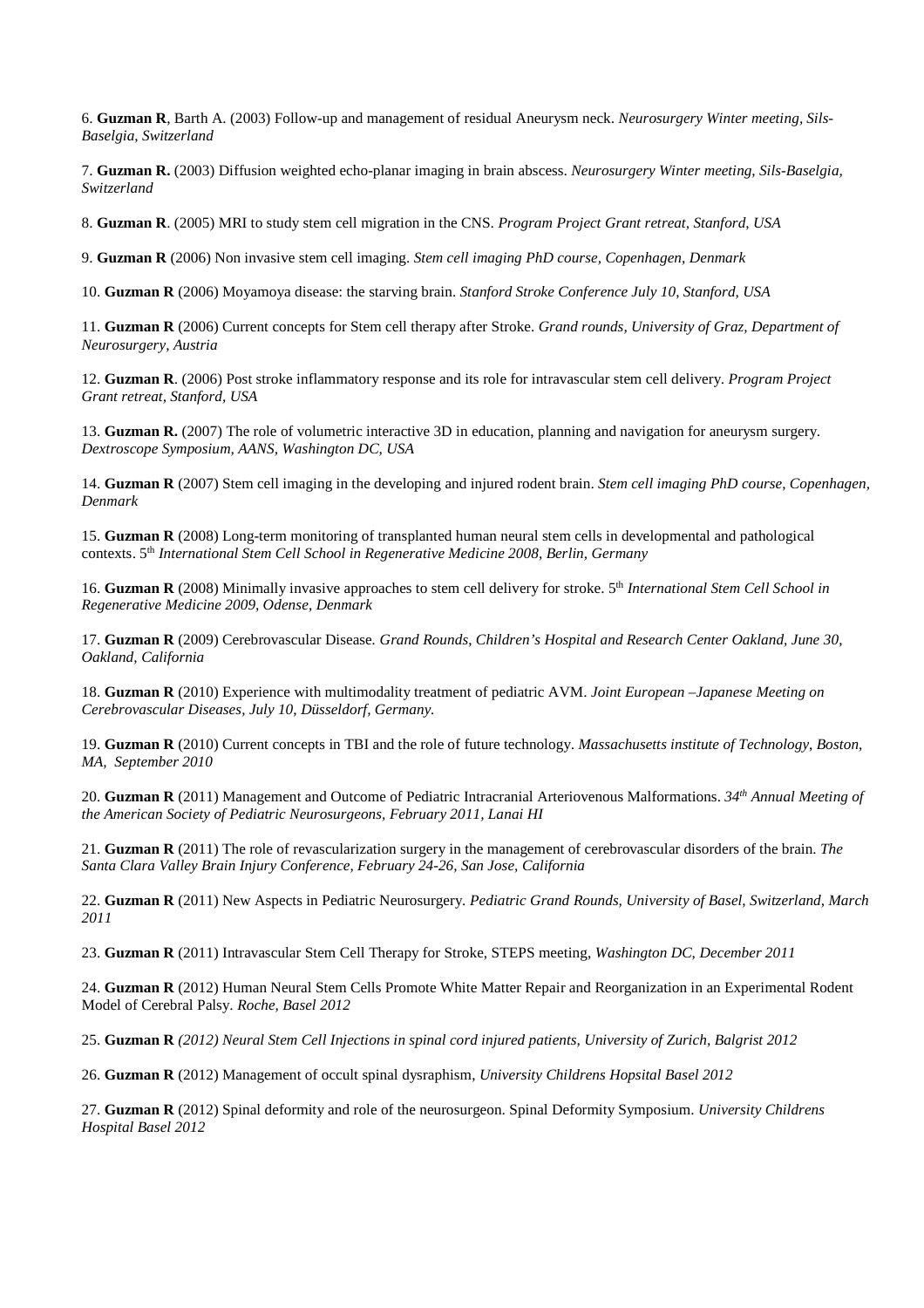28. **Guzman R** (2012) Human neural stem cell therapy for pediatric CNS disorders. Basel Stem Cell Network, *University of Basel 2012*

29. **Guzman R** (2012) Cell transplantation for white matter repair – is there hope? Danish Society for Neuroscience. Key note lecture, *Copenhagen, Denmark, 2012*

30. **Guzman R** (2012) Cell transplantation for white matter repair – is there hope? PhD Symposium, *Odense, Denmark, 2012* 

31. **Guzman R** (2012) Spinal Dysraphism and Chiari Malformation, Grand Rounds, *University of Bern, Inselspital 2012* 

32. **Guzman R** (2012) Intravascular Stem Cell Therapy for Stroke, Trans Pacific Workshop in Stroke (TPWS), *New Orleans September 2012*

33. **Guzman R** (2012) Pediatric Brain Tumors. Swiss Young Neurosurgeon Society (SYNS), *Bern Switzerland 2012* 

34. **Guzman R** (2013) Cell transplantation for spinal cord injury, from bench to bedside. Swiss Stem Cell Network (SSCN), *University of Bern 2013*

35. **Guzman R** (2013) Cerebral Revascularisation in moyamoya disease, Neurology Grand Rounds, *University of Basel 2013* 

36. **Guzman R** (2013) Posthemorrhagic Hydrocephalus in the Pre-Term, Hydrocephalus Workshop, *University of Zurich 2013* 

37. **Guzman R** (2013) Cell transplantation for spinal cord injury, from bench to bedside. Grand Rounds, *University of Saskatchewan, Saskatoon, Canada 2012* 

38. **Guzman R** (2013) Regenerative approaches in deurodevelopmental disorders. Swiss Society for Inborn Errors of Metabolism (SGIEM), *Lausanne 2013*

39. **Guzman R** (2013) Neurosurgical Challenges in NF1. Symposium on Neurocutaneous Disorders. *University Childrens Hospital, Basel 2013* 

40. **Guzman R** (2013) Brain and Spine injuries: Options for the future. Grand Rounds. *Erasme Hospital, Free University of Brussels, Belgium 2013* 

41. **Guzman R** (2013) Behandlung von Hirn Tumoren bei Kleinkindern. *Symposium Pädiatrische Neuroonkologie, University Hospital Zürich 2013* 

42. **Guzman R** (2014) Chirurgischer Beitrag zur Behandlung kindlicher Hirntumore, unter Einbezug möglicher zukünftiger Entwicklungen aufgrund aktueller Forschung. *Kinder Spital Zürich 2014* 

43. **Guzman R** (2014) An update in pediatric neurosurgery. Pediatric Symposium, *Ospedale San Giovanni, Bellinzona 2014* 

44. **Guzman R** (2014) White matter regeneration in neurodevelopmental disorders. Departement of Biomedicine Research Day 2014, Basel

45. **Guzman R** (2014) White matter regeneration in ischemic brain injury, University of Miami, Miami USA 2014

46. **Guzman R** (2014) Human Neural Stem Cell Transplantation in chronic SCI: Interim results of a Phase I/II Trial. Department of Neurosurgery Grand Rounds, University of Miami, Miami USA, 2014

47. **Guzman R** (2014) Scoliosis and associated CNS pathologies. German Orthopedic Surgery Annual Meeting, Baden-Baden, Germany 2014

48. **Guzman R** (2014) Neuroendoscopy for Hydrocephalus in Children. Annual meeting of the Swiss Society of Neurosurgery, Zürich 2014

49. **Guzman R** (2014) Stem cell transplantation in chronic spinal cord injury, interim results of a Phase I/II study. Grand Rounds Stanford University, Department of Neurosurgery, Stanford, CA, USA 2014

50. **Guzman R** (2015) Stem cell transplantation in chronic spinal cord injury, interim results of a Phase I/II study. Grand Rounds, Spinal Cord Injury Rehabilitation Center Basel, Switzerland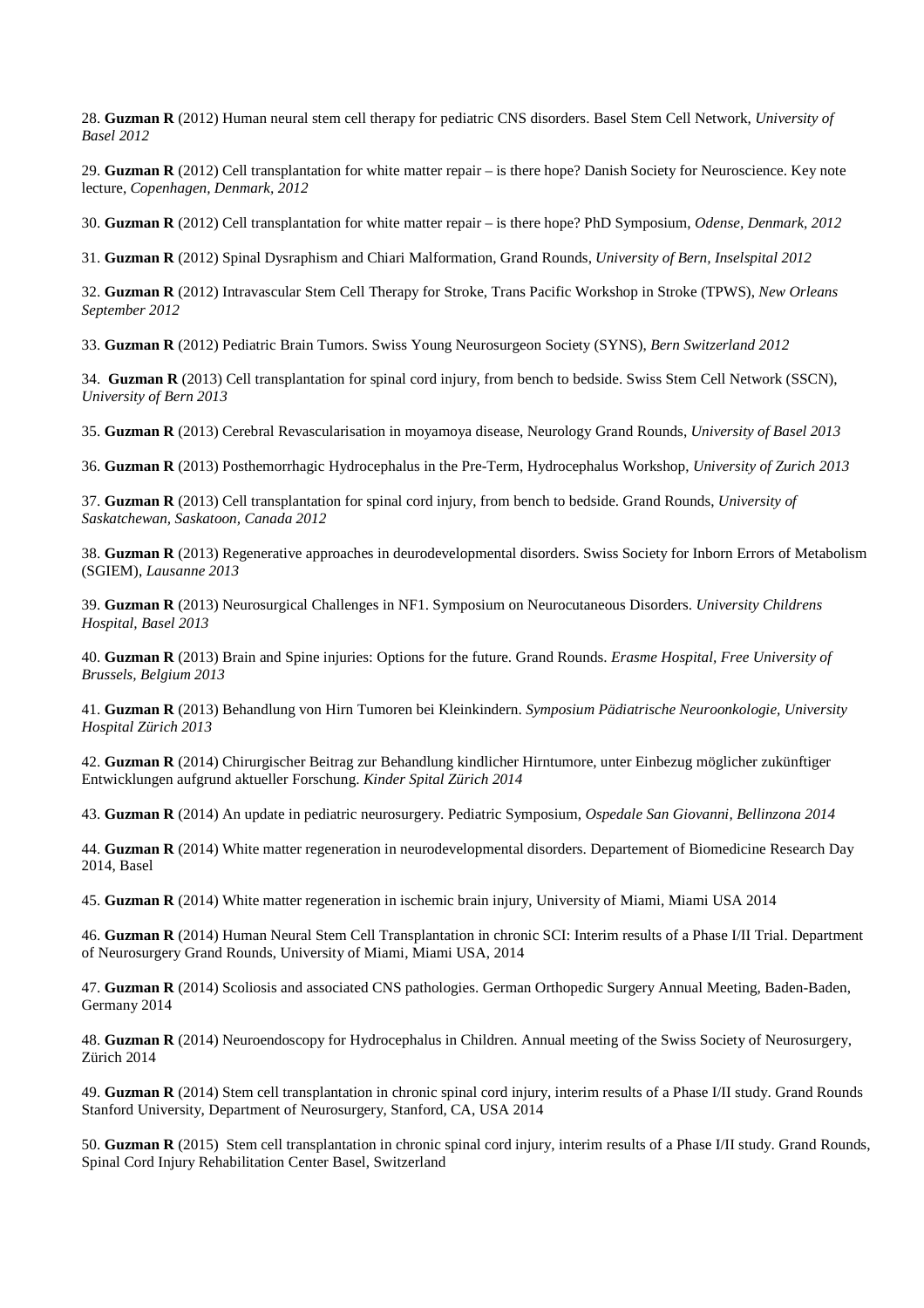51. **Guzman R** (2015) Surgical management of spinal dysraphism. Annual Training Course of the German Spine Society. Bern, Switzerland

52. **Guzman R** (2016) Regenerative approaches in neonatal leukencephalopathy. Grand Rounds Pediatric Neurology, University of Bern, Switzerland

53. **Guzman R** (2016) Treatment of dural Arteriovenous Malformations: The surgical perspective. Invited Symposium at the International Stroke Conference, Los Angeles, USA

54. **Guzman R** (2017) Intraarterial stem cell delivery in stroke – molecular aspects of transendothelial migration. Brain 2017, Berlin, Germany

55. **Guzman R** (2017) Neuroinflammation in brain ischemia University of Southern Denmark, Odense, Denmark

56. **Guzman R** (2017) Stem Cell Transplantation in Spinal Cord Injury. Danish Society for Spinal Cord Injury, Copenhagen, Denmark

57. **Guzman R** (2018) Dysraphien, Tethered Cord, Segmentationsstörungen. Deutsche Wirbelsäulen Gesellschaft, Bern

58. **Guzman R** (2018) Stammzellen zur Regeneration von Hirnschädigungen in der ersten Lebensphase, Brain Week Basel

59. **Guzman R** (2018) Stem Cells and white matter regeneration, Swiss Society of Neonatology Annual meeting, Bern

60. **Guzman R** (2018) Stroke and Neuroinflammation. Bench to Bedside Symposium, Basel

61. **Guzman R** (2018) Stem cell transplantation for the regeneration fter hypoxic-ischemic brain injuries iPLASS meeting Bern, Switzerland

61. **Guzman R** (2018) Endogenous Neurogenesis as a potential target in stroke therapy. SIGN Conference, Warsaw, Poland

62. **Guzman R** (2018) Spinal Cord regeneration - Science or Fiction. Swiss Society for Neurosurgery Annual Meeting, Switzerland

63. **Guzman R** (2018) Transendothelial migration of stem cells after intraarterial injection: molecular mechanism and timing after stroke. American Society of neural transplantation (ASNTR), Clearwater, USA

61. **Guzman R** (2018) Intraarterial stem cell therapy and central immunomodulation in brain ischemia. Johns Hopkins University, Baltimore USA

#### **F. Scientific Reviewer (Journals 2004-present)**

Annals of Neurology Cerebrovascular Diseases Journal of Neuroscience Research Journal of Neurosurgery Journal of Neurosurgery Peds Journal of Cerebral Blood Flow and Metabolism Neurobiology of Disease Neuroscience Letters Neurosurgery Stroke Science Translational Medicine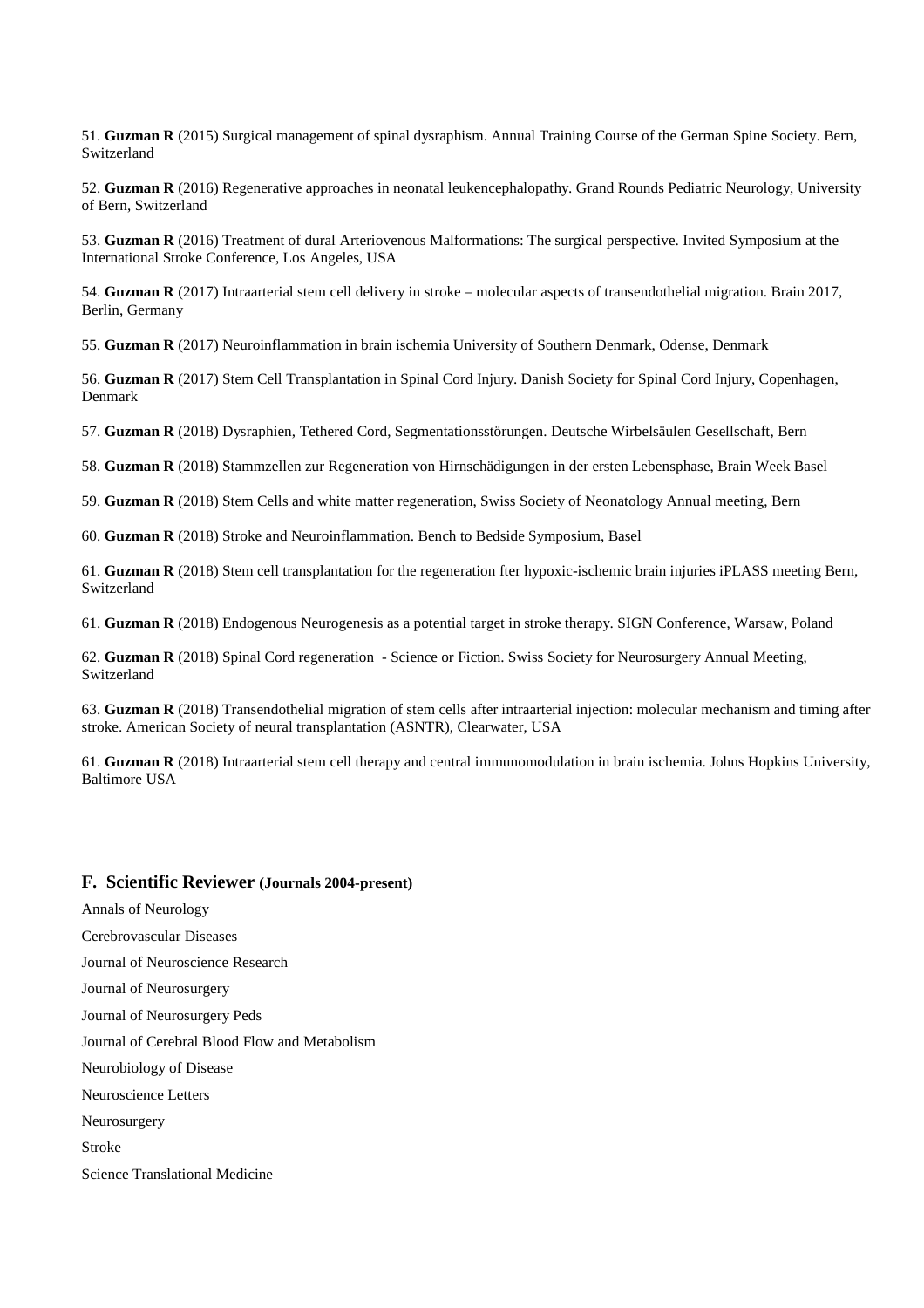PNAS Plos One Childs Nervous System World Neurosurgery

## **G. Editorial Board**

International Vascular Medicine 2009 – present Recent Patents on Regenerative Medicine 2010-present

## **H. Society Memberships**

Society for Neuroscience American Association of Neurological Surgeons (AANS) Congress of Neurological Surgeons (CNS) AANS/CNS Joint Cerebrovascular Section AANS/CNS Joint Pediatric Section American Society for Pediatric Neurosurgery European Society of Pediatric Neurosurgery Swiss Society for Neuroscience Swiss Neurosurgical Society Cerebrovascular Working Group of Switzerland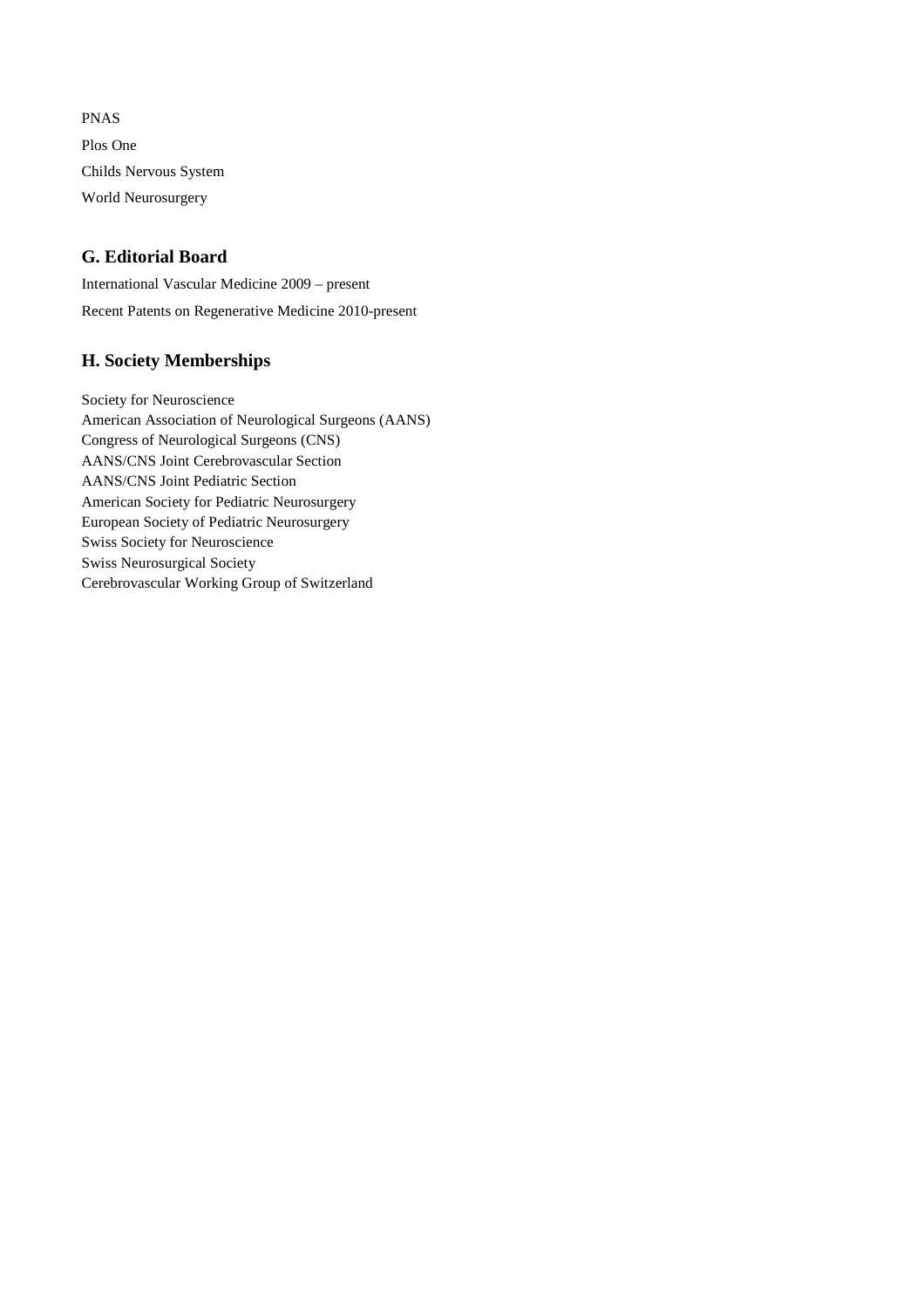## **BIBLIOGRAPHY**

#### **Manuscripts (Peer Reviewed):**

1. Meyer M, Widmer HR, Wagner B, **Guzman R**, Evtouchenko L, Seiler RW and Spenger C. (1998) Comparison of mesencephalic free floating tissue culture grafts and cell suspension grafts in the 6-hydroxydopamine lesioned rat. *Experimental Brain Research 119(3): 345-355 IF 2.195 Brain Research 119(3): 345-355* 

2. **Guzman R**, Meyer M, Lövblad KO, Ozdoba C, Schroth G, Seiler RW and Widmer HR (1999) Striatal grafts in a rat model of Huntington's disease: time course comparison of MRI and histology. *Experimental Neurology 156(1): 180-190 IF 3.974* 

3. **Guzman R** and Grady S (1999) Aneurysm on the feeding artery of a cerebellar hemangioblastoma: case report. *J. Neurosurgery 91(1): 136-138 IF 2.124* 

4. **Guzman R**, Lövblad KO, Meyer M, Spenger C, Schroth G and Widmer HR (2000) Imaging the rat brain on a 1.5T clinical MR-scanner. *Journal of Neuroscience Methods 97: 77-85 IF 2.092* 

5. **Guzman R**, Remonda L, Lövblad KO, Barth A and Schroth G. (2000) Iatrogenic rupture of a cerebral aneurysm on the feeding artery of an arteriovenous malformation. *Interventional Neuroradiology 6: 141-145 IF 0.21* 

6. El-Koussy M, **Guzman R**, Bassetti C, Stepper F and Barth A, Lövblad KO and Schroth G. (2000) CT and MRI in acute hemorrhagic stroke. *Cerebrovascular Diseases 10:480-482 IF 3.014* 

7. Schwerzmann M, Seiler C, Lipp E, **Guzman R**, Lövblad KO, Kraus M and Kucher N. (2001) Relation between directly detected patent foramen ovale and ischemic brain lesions in sport divers. *Annals of Internal Medicine 134: 21-24 IF 17.457* 

8. Lövblad KO, Ruoss K, **Guzman R**, Schroth G and Fusch C. (2001) Diffusion-weighted MRI of middle cerebral artery stroke in a newborn. *Pediatric Radiology 31(5):374-6 IF 1.186* 

9. Lövblad KO, Bassetti C, Schneider J, **Guzman R**, El-Koussy M, Remonda L and Schroth G. (2001) Diffusion-weighted MR in cerebral venous thrombosis. *Cerebrovascular Diseases 11(3):169-76 IF 3.014* 

10. Taleb M, Lövblad KO, El-Koussy M, **Guzman R**, Bassetti C, Arnold M, Oswald H, Remonda L and Schroth G. (2001) Reperfusion demonstrated by apparent diffusion coefficient mapping after local intra-arterial thrombolysis for ischaemic stroke. *Neuroradiology 43(7):591-4 IF 2.029* 

11. Gönner F, Lövblad KO, Heid O, Remonda L, **Guzman R**, Barth A and Schroth G. (2002) Magnetic resonance angiography with ultra short echo times reduces the artefact of aneurysm clips. *Neuroradiology 44:755-758 IF 2.029* 

12. Lövblad KO, Schneider J, Bassetti C, El-Koussy M, **Guzman R**, Heid O, Remonda L and Schroth G. (2002) Fast contrastenhanced whole-brain venography. *Neuroradiology 44: 681-688* 

13. **Guzman R**, Barth A, Lövblad KO, El-Koussy M, Weis J, Schroth G and Seiler RW (2002) Diffusion-weighted MR imaging for differentiation of purulent brain processes from cystic brain tumors. *Journal of Neurosurgery 97:1101-1107 IF 2.124* 

14. **Guzman R**, Remonda L and Barth A. (2003) Angiographically undetected aneurysm in the neck remnant after endovascular coiling. *Acta Neurochirurgica, 145: 815-17 IF 1.634* 

15. Mariani L, Siegenthaler P, **Guzman R**, Fathi AR, Friedrich D, Ozdoba C, Weis J, Ballinari P and Seiler RW (2004) The impact of tumor volume and surgery on the outcome of adults with supratentorial WHO grade II astrocytic tumors. *Acta Neurochirurgica* 146(5):441-8. *IF 1.634* 

16. **Guzman R**, Dubach-Schwizer S, Heini P, Lovblad KO, Kalbermatten D, Schroth G and Remonda L (2005) Preoperative transarterial embolization of vertebral metastases. *European Spine Journal 14(3), 263-268 IF 2.396* 

17. **Guzman R**, Lövblad KO and Barth A. (2005) Persistent primitive hypoglossal artery demonstrated with MR first pass and digital substraction angiography. *JBR-BTR, 88(3): 134-135*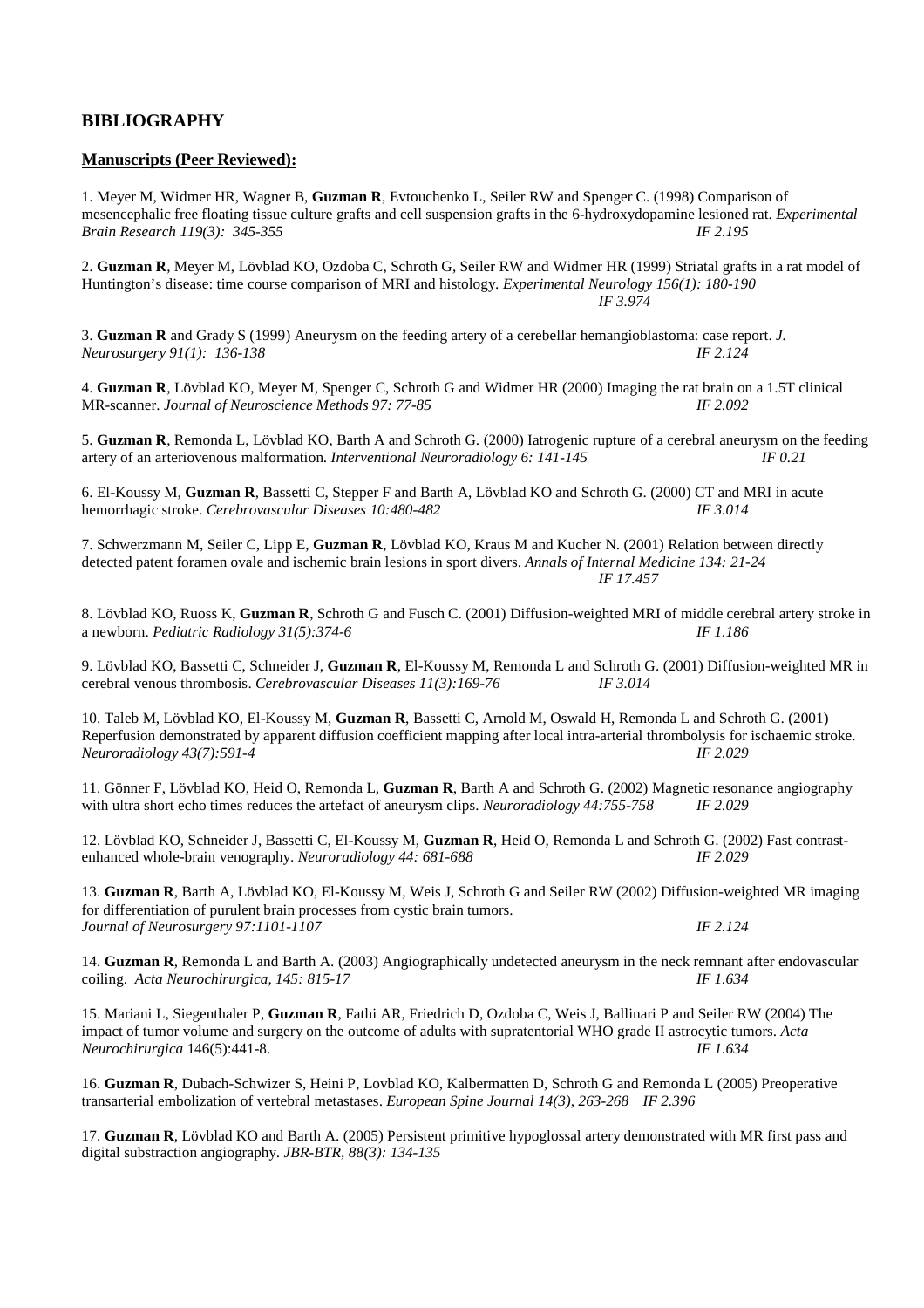18. Gralla J, **Guzman R**, Remonda L and Kiefer C (2005) High-resolution three-dimensional T2-weighted sequence for neuronavigation: a new setup and clinical trial. *Journal of Neurosurgery ;102(4):658-63 IF 2.124* 

19. Mordasini P, Schroth G, **Guzman R**, Seiler R, Barth A and Remonda L (2005) Endovascular treatment of posterior circulation cerebral aneurysms using Guglielmi detachable coils: A 10-year single center experience with special regard to the technical development. *American Journal of Neuroradiology, 26(7):1732-1738* IF 2.745

20. Christe A, Laubli R, **Guzman R**, Berlemann U, Moore RJ, Schroth G, Vock P and Lovblad KO (2005) Degeneration of the cervical disc: histology compared with radiography and magnetic resonance imaging. *Neuroradiology, 47(10): 721-729 IF 2.029* 

21. Kelly ME, Fourney DE, **Guzman R**, Sadanand V, Griebel RW and Sanche SE (2006) Propionibacterium acnes infections after cranial neurosurgery. *Canadian Journal of neurological sciences, 33(3): 292-295 IF 2.124* 

22. Lad SP, **Guzman R**, Kelly ME, Li G, Lim M, Lovblad KO and Steinberg GK (2006) Cerebral perfusion imaging in vasospasm: an overview. *Neurosurg Focus. 2006 Sep 15;21(3):E7*.

23. Barth A, **Guzman R**, Mordasini P, Andres RH, Barth L and Widmer HR (2006) Experimental intracerebral hematoma in the rat. *Restorative Neurology and Neuroscience, 2007 25(1): 1-7 IF 1.978*

24. Bliss T, **Guzman R**, Daadi M and Steinberg GK (2007) Cell Transplantation therapy for stroke. *Stroke. 2007 Feb;38(2):817- 26 IF 6.499*

25. Kelly ME, Schultke E, Fiedler S, Nemoz C, **Guzman R**, Corde S, Esteve F, Leduc G, Juurlink BH and Meguro K (2007). Synchrotron-based intravenous cerebral angiography in a small animal model. *Phys Med Biol. 2007 Feb 21;52(4):1001-12. IF 2.784*

26. **Guzman R**, Uchida N, Bliss T, He D, Christopherson K, Stellwagen D, Capela A, Greve J, Malenka R, Moseley M, Palmer T and Steinberg GK (2007). Biology of human neural stem cells is preserved after magnetic nanoparticle labeling. *Proc Natl Acad Sci U S A. 2007 Jun 12;104(24):10211-6 IF 9.38* 

27. Andres RH, **Guzman R**, Weis J, Schroth G and Barth A. (2007) Granuloma formation and complete thrombosis after gauze wrapping of an unruptured aneurysm. *Acta Neurochir (Wien). 2007;149(9):953-8 IF 1.634*

28. **Guzman R**, Bliss T, Greve J, Moseley M, Palmer T and Steinberg GKS (2008) Neural progenitor cells transplanted into the uninjured brain undergo targeted migration after stroke onset. *J Neurosci Res, 86(4):873-82 IF 3.08* 

29. Holdsworth SJ, Skare S, Newbould RD, **Guzman R**, Blevins N and Bammer R (2008) Readout-Segmented EPI for Rapid<br>High Resolution Diffusion Imaging at 3T. *Eur J Radiol. 65(1):36-46. IF 2.339* High Resolution Diffusion Imaging at 3T. *Eur J Radiol.* 65(1):36-46.

30. **Guzman R**, De Los Angeles A, Cheshier S, Choi R, Hoang S, Liauw J and Steinberg G (2008) Intracarotid injection of FACS-sorted CD49d positive neural stem cells improves targeted cell delivery and behavior after stroke in a mouse stroke model. *Stroke 39(4):1300-6 IF 6.499* 

31. Veeravagu A, **Guzman R**, Patil CG, Hou LC, Lee M and Steinberg GK (2008) Moyamoya disease in pediatric patients: outcomes of neurosurgical interventions. *Neurosurg Focus* 2008; 24: 2: E16

32. Shohet MR, Laedrach K, **Guzman R** and Raveh J (2008) Advances in approaches to the cranial base: minimizing morbidity. *Facial Plast Surg*; *24: 1: 129-34* 

33. **Guzman R**, Choi R, Gera A, De Los Angeles A, Andres RH and Steinberg GK (2008) Intravascular cell replacement therapy for stroke. *Neurosurg Focus 2008; 24: 3-4: E15*

34. **Guzman R**, Altrichter S, El-Koussy M, Gralla J, Weis J, Barth A, Seiler RW, Schroth G and Lovblad KO (2008) Contribution of the apparent diffusion coefficient in perilesional edema for the assessment of brain tumors." *J Neuroradiol 2008; 35(4):224-9. IF 1.429* 

35. Andres RH, **Guzman R**, Ducray AD, Mordasini P, Gera A, Barth A, Widmer HR and Steinberg GK (2008) Cell replacement therapy for intracerebral hemorrhage. *Neurosurg Focus* 2008; 24: 3-4: E16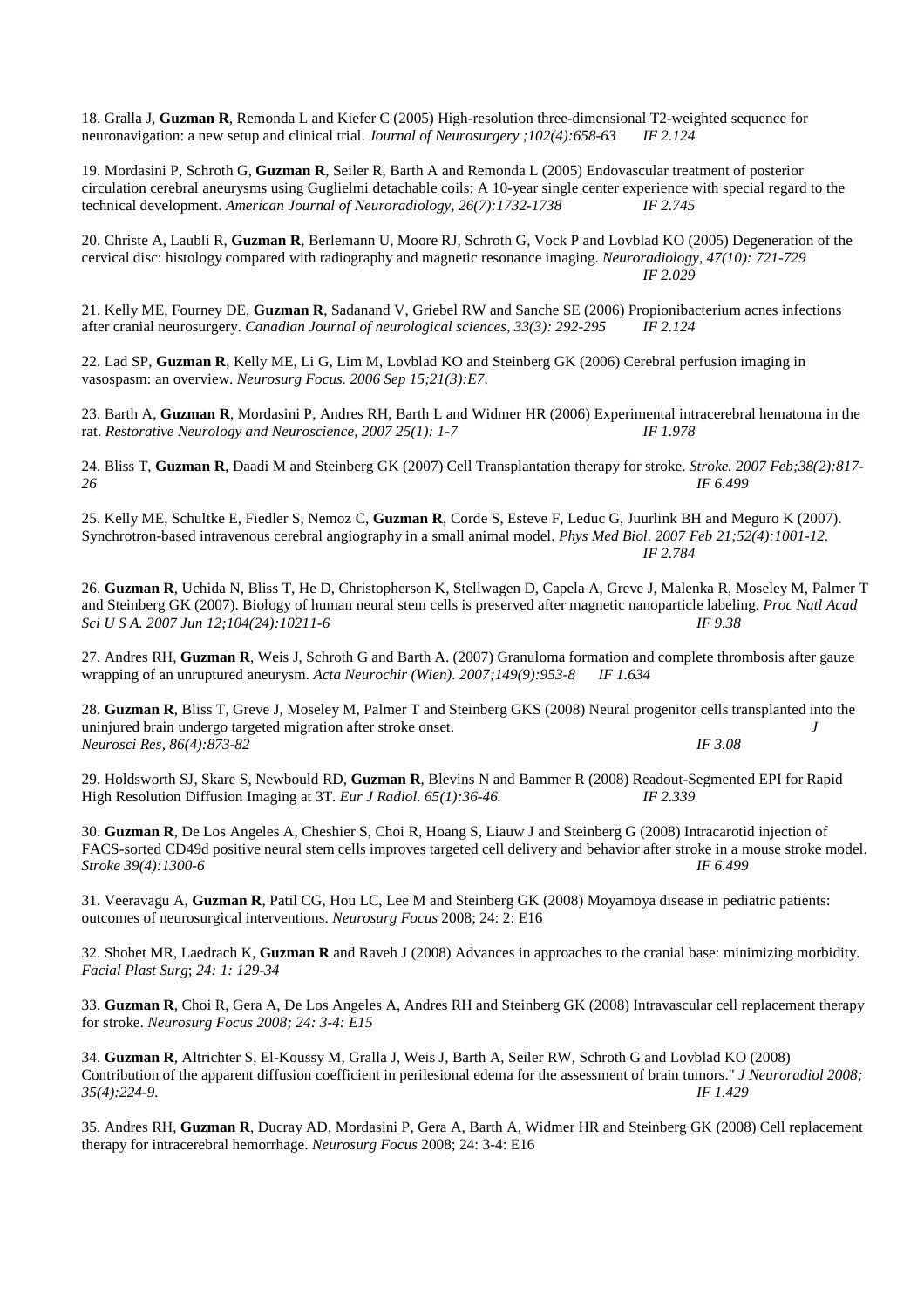36. Kelly ME, **Guzman R**, Sinclair J, Bell-Stephens TE, Bower R, Hamilton S, Marks MP, Do H, Chang SD, Adler JR, Levy RP and Steinberg GK (2008). Multimodality treatment of posterior fossa arteriovenous malformations. *J Neurosurgery 108(6), 1152- 61 IF 2.124* 

37. **Guzman R**, Lovblad KO, Altrichter S, Remonda L, de Koning P, Andres RH, El-Koussy M, Kelly ME, Reiber JH, Schroth G, Oswald H and Barth A (2008) Clinical validation of an automated vessel-segmentation software of the extracranial-carotid arteries based on 3D-MRA: a prospective study. *J of Neuroradiol. 2008 Dec;35(5):278-85 IF 1.429* 

38. Andres RH, Barth A, **Guzman R**, Remonda L, Schroth G and Seiler RW (2008) Endovascular and surgical treatment of spinal dural arteriovenous fistulas. *Neuroradiology 50(10): 869-76 IF 2.029* 

39. Liauw J, Hoang S, Choi M, Eroglu C, Choi M, Sun GH, Percy M, Wildman-Tobriner B, Bliss T, **Guzman R**, Barres BA and Steinberg GK (2008) Thrombospondins 1 and 2 are necessary for synaptic plasticity and functional recovery after stroke *JCBFM 28(10): 1722-32 IF 5.741* 

40. Szabo KA, Cheshier SH, Kalani YS, Kim J and **Guzman R** (2008) Supraorbial approach for repair of anterior skull base fracture and durotomy secondary to penetrating injury *J Neurosurgery Pediatrics 2008;2(6):420-3 IF 0.171* 

41. Cai W, **Guzman R**, Hsu A, Wang H, Chen K, Sun G, Gera A, Choi R, Bliss T, He L, Li L, Maag A, Hori N, Zhao H, Moseley M, Steinberg GK and Chen X (2008) Positron emission tomography imaging of post-stroke angiogenesis. *Stroke. 2009 40(1):270-7. IF 6.499* 

42. Andres RH, Choi R, Steinberg GK and **Guzman R** (2008) Potential of adult neural stem cells in stroke therapy. *Regen Med. 2008 Nov;3(6):893-905 IF 2.786* 

43. Hoang S, Liauw J, Choi M, Choi M, Guzman R and Steinberg GK (2009) Netrin-4 enhances angiogenesis and neurologic outcome after cerebral ischemia. *JCBFM.* 2009; 29(2):385-97<br>IF 5.741 outcome after cerebral ischemia. *JCBFM*. 2009; 29(2):385-97

44*.* Hayden MG, **Guzman R**, Dulai SM, Mobley BC and Edwards ME (2009) Recurring osteoma within a calcium phosphate bone cement cranioplasty: case report. *Neurosurgery 64(4): E775-6; discussion E776 IF 3.398* 

45. Andres RH, **Guzman R**, Weis J, Fandino J, Brekenfeld C and Seiler RW. (2009) Lhermitte-Duclos disease with atypical vascularization. *Clin Neuropathol 28(2): 83-90 IF 1.200* 

46. Achrol AS, **Guzman R**, Lee M and Steinberg GK (2009) Pathophysiology and genetic factors in moyamoya disease *Neurosurgical Focus 2009; 26(4):E4* 

47. Lee M, Zaharchuk G, **Guzman R**, Achrol A, Bell-Stephens T, and Steinberg GK. (2009) Quantitative hemodynamic studies in moyamoya disease: a review. *Neurosurg Focus 2009; 26(4): E5* 

48. **Guzman R,** Hoang S, Choudhri O, and Edwards ME (2009). Vein of galen malformation. *Neurosurgical Focus 2009; 27(5): E8*

49. Achrol AS, **Guzman R**, Varga M, Adler JR, Steinberg GK and Chang S. (2009) Pathogenesis and radiobiology of brain arteriovenous malformations: implications for risk stratification in natural history and post treatment course. *Neurosurg Focus 2009; 26(5):E9* 

50. Hayden MG, Lee M, **Guzman R** and Steinberg GK (2009) The evolution of cerebral revascularization surgery. *Neurosurgical Focus 2009; 26(5):E17* 

51. Choi R, Andres RH, Steinberg GK and **Guzman R** (2009) Intraoperative hypothermia during vascular neurosurgical procedures. *Neurosurgical Focus 2009; 26(5):E24* 

52. Pendharkar A, **Guzman R**, Dodd R, Kornfield D and Edwards MSB (2009) Successful treatment of severe cerebral vasospasm after AVM hemorrhage. *J of Neurosurgery Pediatrics 2009; 4:266-269 IF 0.171* 

53. **Guzman R**, Lee M, Achrol A, Bell-Stephens T, Kelly M, Do HM, Marks MP and Steinberg GK (2009) Clinical outcome after 450 revascularization procedures for moyamoya disease. *J Neurosurgery 111(5):927-35 IF 2.124*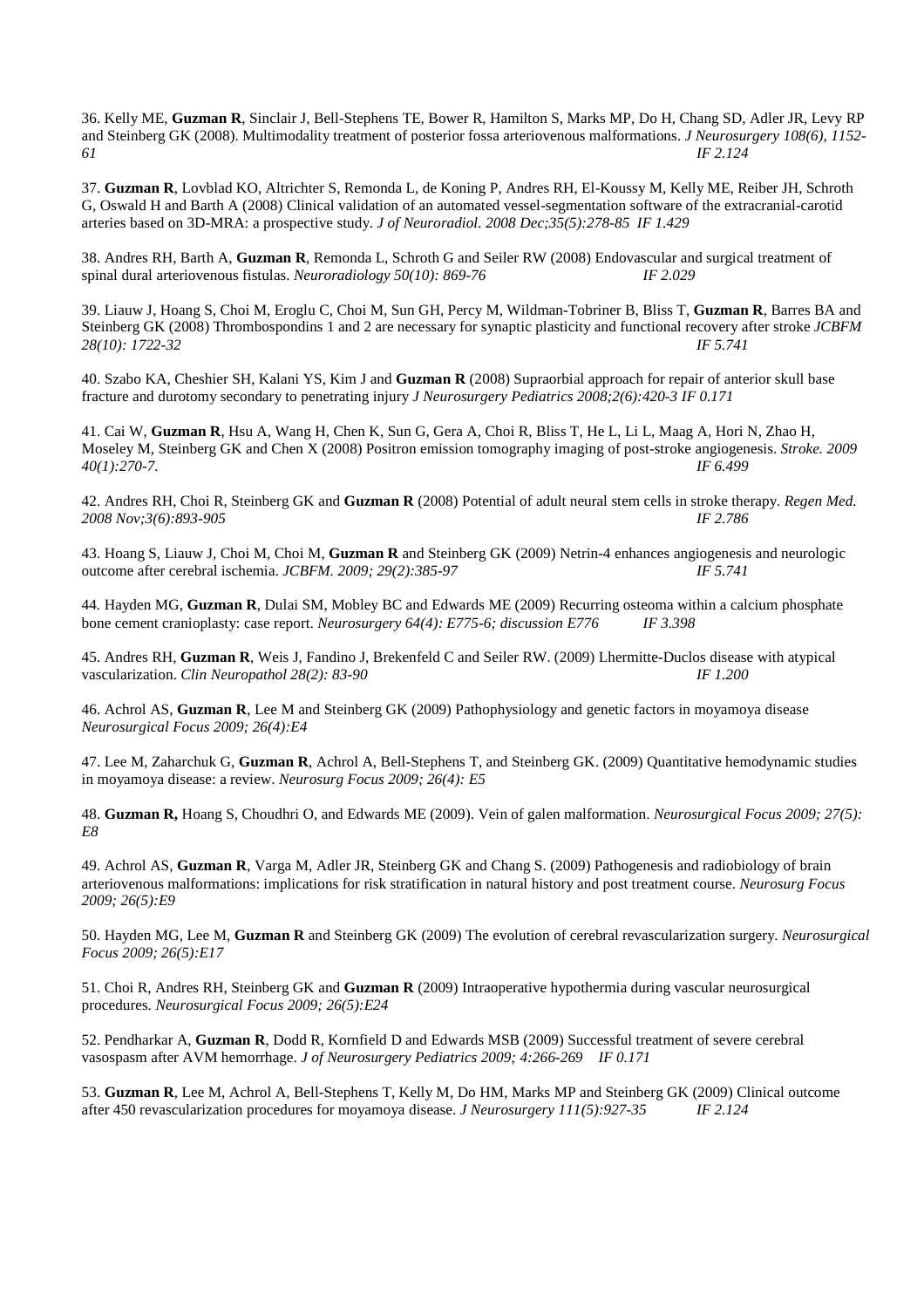54. Andereggen L, Meyer M, **Guzman R**, Ducray AD and Widmer HR (2009). Effects of GDNF pretreatment on function and survival of transplanted fetal ventral mesencephalic cells in the 6-OHDA rat model of Parkinson's disease. *Brain Research 2009 Jun 18; 2176; 39-49. IF 2.494* 

55. **Guzman R** (2009) Cellular stroke therapy from cell replacement to trophic support. *Expert Rev Cardiovasc Ther Oct 7(10): 1187-1190* 

56. Gera A, Steinberg GK, **Guzman R** (2010), In vivo neural stem cell imaging: current modalities and future directions. *Regenerative Medicine 2010; 5(1):73-86 IF 2.786* 

57. Pendharkar A, Chua JY, Andres RH, Wang N, Gaeta X, Wang H, De A, Choi R, Chen S, Rutt BK, Gambhir SS, **Guzman R** (2010). Biodistribution of Neural Stem Cells After Intravascular Therapy for Hypoxic-Ischemia. *Stroke 2010 Sept: 41(9):2064-70 IF 6.499* 

58. Lee M, **Guzman R**, Bell-Stephens T and Steinberg GK (2010). Intraoperative blood flow analysis of direct revascularization procedures in patients with moyamoya disease. *JCBFM, 2011 Jan;31(1):262-74 IF 5.741* 

59. **Guzman R,** Steinberg GK (2010). Direct bypass techniques for the treatment of pediatric moyamoya disease. *Neurosurg Clin N Am.Jul;21(3):565-73. IF 1.732* 

60. Pricola KL, Karamchandani J, Vogel H, Dahl GV, YeomKW, Edwards MS, **Guzman R** (2010) Langerhans Cell Histiocytosis in a 5 Month Old Male with Biparietal Masses: Case Report. *J Neurosurg Peds Oct 2010, Vol. 6, No. 4, Pages 393-397 IF 0.171 IF 1.533* 

61. Chua JY, Pendharkar AV, Gaeta X, Wang N, Andres RH, Choi R, Zhang J, **Guzman R** (2010) Intra-carotid injection of neural stem cells does not result in microstrokes. *J Cereb Blood Flow Metab. 2011 May;31(5):1263-71 IF 5.741* 

62. **Guzman R**, Bingglei R, Remonda L, Schroth G, Lovblad KO (2011) Transverse Sinus Thrombosis Presenting as Subarachnoid Haemorrhage with pontine infarction. *Peeremed* 

63. Darsault TE, **Guzman R**, Edwards MS, Marcellus LM, Tian L, Do HM, Chang SD, Levy RP, Adler JR, Marks MP, Steinberg GK. (2011) Management of Pediatric Intracranial Arteriovenous Malformations: Experience with Multimodality Therapy. *Neurosurgery 2011 Sep;69(3):540-56 IF 3.398* 

64. Hayden MG, Taft B, Giese AK, **Guzman R,** Edwards MS (2011) Posterior reversible encephalopathy syndrome in two pediatric neurosurgery cases of brainstem ependymoma. *J Neurosurg Peds 2011 Mar;7(3):235-7. IF 1.533* 

65. **Guzman R**, Looby JF, Schendel SA, Edwards MB (2011). Fronto-orbital advancement utilizing an 'en bloc' frontal bone craniectomy. *Neurosurgery 2011 Mar;68(1):68-74. IF 3.398* 

66. Andres RH, Choi R, Pendharkar A, Gaeta X, Wang N, Lee SE, Palmer TD, Steinberg GK and **Guzman R** (2011). The CCR2/CCL2 interaction regulates therapeutic homing of neural stem cells after intraarterial delivery for stroke. *Stroke 2011 Oct;42(10):2923-31 IF 6.499* 

67. Powers WJ, Clarke WR, Grubb RL Jr, Videen TO, Adams HP Jr, Derdeyn CP; COSS Investigators (2011) Extracranialintracranial bypass surgery for stroke prevention in hemodynamic cerebral ischemia: the Carotid Occlusion Surgery Study randomized trial (2011). JAMA. 2011 Nov 9;306(18):1983-92. *IF 30.026*

68. Aurait AM, Rosenblum S, Smith TN, **Guzman R** (2011). Intravascular Stem Cell Transplantation for Stroke. *Translational Stroke Research 2011 Aug 4 [Epub ahead of print]* 

69. Rosenblum S, Smith T, Wang N, Wang K, Chua J, Auriat A, **Guzman R** (2012). Timing of Intra-Arterial Neural Stem Cell Transplantation After Hypoxic-Ischemia Influences Engraftment, Cell Survival and Differentiation. *Stroke [Epub ahead of print] IF 6.499*

70. Khan N, Achrol A, **Guzman R**, Dodd R, Bell-Stephens T and Steinberg GK (2012) Gender differences in disease presentation and outcome after surgical treatment in moyamoya angiopathy. *Neurosurgery. 2012 Sep;71(3):587-93 IF 2.785* 

71. Hayden Gephart MG, Arrigo RT, Zygourakis CC, **Guzman R**, Boakye M, Edwards MSB, Fisher PG (2012). Trends in the diagnosis and treatment of pediatric primary spinal cord tumors. *J Neurosurg Pediatr. 2012 Dec;10(6):555-9 IF 1.533*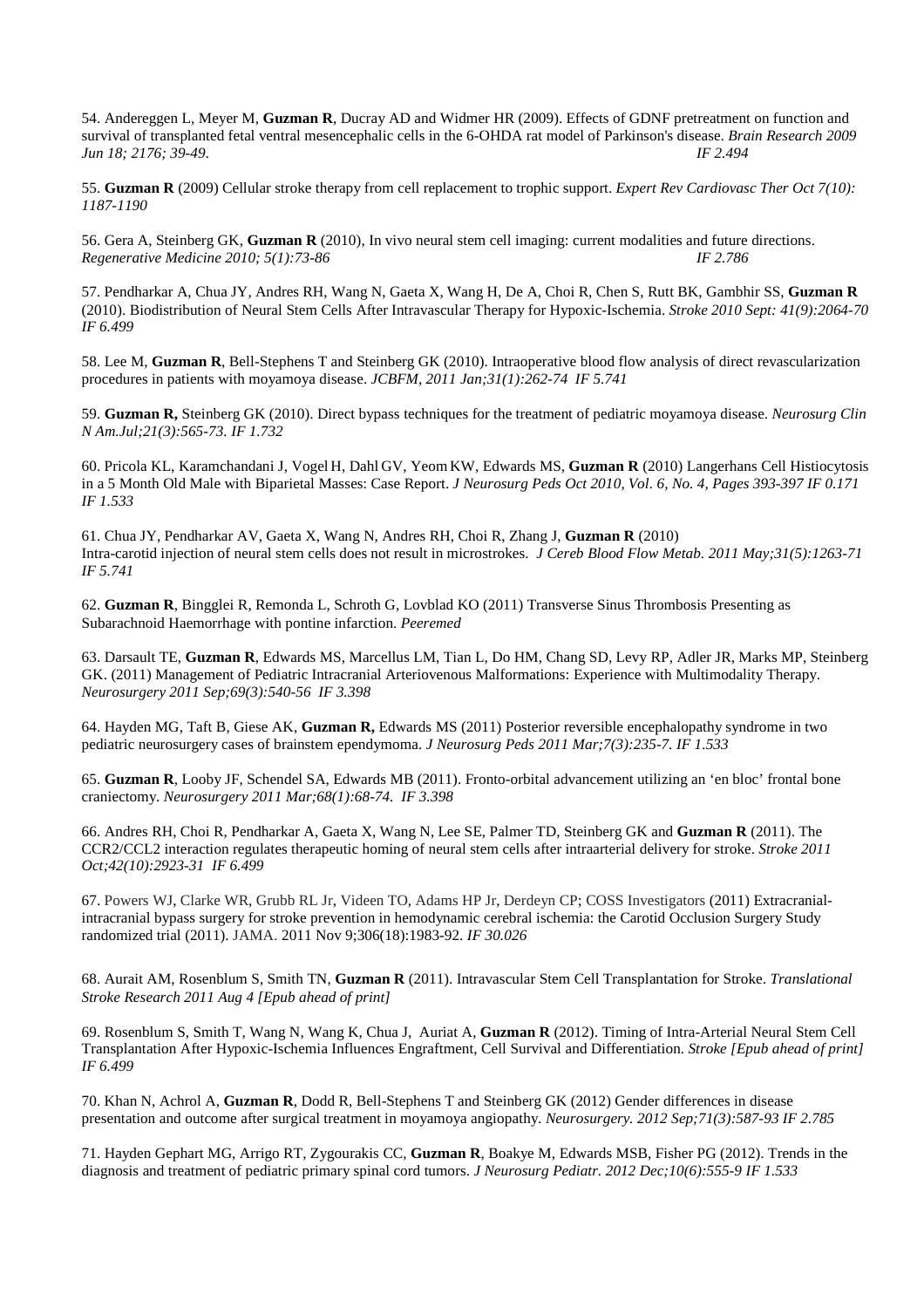72. Lober RM, Edwards MSB, **Guzman R**, Cheshier SH, Yeom KH (2012) Application of diffusion tensor tractography in pediatric optic pathway glioma. *J Neurosurg Pediatr. 2012 Oct;10(4):273-80 IF 1.533*

73. Mosher KI, Andres RH, Fukuhara T, Bieri G, Hasegawa-Moriyama M, He Y, **Guzman R**, Wyss-Coray T. (2012). Neural Progenitor Cells Regulate Microglia Functions and Activity. *Nat Neurosci. 2012 Nov;15(11):1485-7 IF 15.531*

74. Hayden Gephart MG, Woodard JI, Arrigo RT, Lorenz HP, Schendel SA, Edwards MSBand **Guzman R** (2013). Using Bioabsorbable Fixation Systems in the Treatment of Pediatric Skull Deformities Leads to Good Outcomes and Low Morbidity. *Childs Nerv Syst. 2013 Feb;29(2):297-301 IF 1.542* 

75. **Guzman R**, Pendharkar AV, Zerah M, Sainte-Rose Ch (2013) Use of the Neuro Balloon Catheter for endoscopic third ventriculostomy: *Technical Note. J Neurosurg Pediatr. 2013 Mar;11(3):302-6*

76. Lee SW, Haditsch U, Cord BJ, **Guzman R**, Kim SJ, Boettcher C, Priller J, Ormerod BK, Palmer TD (2013). Absence of CCL2 is sufficient to restore hippocampal neurogenesis following cranial irradiation. *Brain Behav Immun. 2013 May;30:33-44* 

77. **Guzman R**, Schubert M, Keller-Lang D, Huhn SL, Curt A (2013) Human Neural Stem Cell Transplantation in Chronic SCI: Interim Results of a Phase I/II Trial. *Neurosurgery. 2013 Aug; 60 Suppl 1:185.*

78. Lartey FM, Ahn GO, Shen B, Cord KT, Smith TN, Chua JY, Rosenblum S, Liu H, James M, Chernikova S, Lee S, Pisani, LJ, Tirouvanziam R, Palmer T, Chin FR, **Guzman R**, Graves E, Loo BW (2014) PET imaging of stroke-induced neuroinflammation in mice using <sup>18</sup>F-PBR06. *Mol Imaging Biol. 2014 Feb;16(1):109-17* 

79. Savitz SI, Cramer SC, Wechsler L; Aronowski J, Boltze J, Borlongan C, Case C, Chase T, Chopp M, Carmichael ST, Cramer SC, Duncan P, Finklestein S, Fischkoff S, **Guzman R**, Hess DC, Huang D, Hinson J, Kautz S, Kondziolka D, Mays R, Misra V, Mitsias P, Modo M, Muir K, Savitz SI, Sinden J, Snyder E, Steinberg G, Vahidy F, Wechsler L, Willing A, Wolf S, Yankee E, Yavagal DR (2014). Stem cells as an emerging paradigm in stroke 3: enhancing the development of clinical trials. *Stroke. 2014 Feb;45(2):634-9*

80. Rosenblum S, Smith TN, Wang N, Chua JY, Westbroek E, Wang K, **Guzman R** (2014) BDNF Pre-treatment of Human Embryonic-Derived Neural Stem Cells Improves Cell Survival and Functional Recovery after Transplantation in Hypoxic-Ischemic Stroke. *Cell Transplant. 2014 Mar 3. [Epub ahead of print]* 

81. Lartey FM, Ahn GO, Ali R, Rosenblum S, Miao Z, Arksey N, Shen B, Colomer MV, Rafat M, Ajejandra Chen, JW, Palmer T, **Guzman R**, Loo BW, Graves E (2014). The Relationship Between Serial [<sup>18</sup> F]PBR06 PET Imaging of Microglial Activation and Motor Function Following Stroke in Mice. *Mol Imaging Biol. 2014 May 28. [Epub ahead of print]* 

82. Choudhri O, Lober RM, Camara-Quintana J, Yeom KW, **Guzman R,** Edwards ME, (2014). Application of a Carbon Dioxide Laser in Corpus Callosotomy. J Neurosurg Pediatr. 2015 Mar;15(3):321-7.

83. Choudhri O, Nathan J, Feroze A, Cheshier S, **Guzman R** (2014). Ventricular Endoscopy in the Pediatric Population: Review of Indications. *Childs Nerv Syst 2014 Oct;30(10):1625-43* 

84. Chicha L, Smith TN, Rosenblum S, **Guzman R** (2014) Stem cells for brain repair in neonatal hypoxia-ischemia. *Childs Nerv Syst. 2014 Jan;30(1):37-46.* 

85. Meier PM, **Guzman R**, Erb TO (2014) Endoscopic pediatric neurosurgery: implications for anesthesia. *Pediatric Anesthesia 2014 Jul; 24(7): 668-77* 

86. Mitra SS, Feroze AH, Gholamin S, Richard C, Esparza R, Zhang M, Azad TD, Alrfaei B, Kahn SA, Hutter G, **Guzman R**, Creasey GH, Plant GW, Weissman IL, Edwards MS, Cheshier S. (2015) Neural Placode Tissue Derived From Myelomeningocele Repair Serves as a Viable Source of Oligodendrocyte Progenitor Cells. Neurosurgery. 2015 Nov;77(5):794-802.

87. Zweifel-Zehnder AE, Stienen MN, Chicherio C, Studerus-Germann A, Bläsi S, Rossi S, Gutbrod K, Schmid N, Beaud V, et al. Swiss SOS study group. (2015) Call for uniform neuropsychological assessment after aneurysmal subarachnoid hemorrhage: Swiss recommendations. Acta Neurochir (Wien). 2015 Sep;157(9):1449-58

88. Soleman J, Thieringer F, Beinemann J, Kunz C, **Guzman R**. (2015) Computer-assisted virtual planning and surgical template fabrication for frontoorbital advancement. Neurosurg Focus. 2015 May;38(5):E5.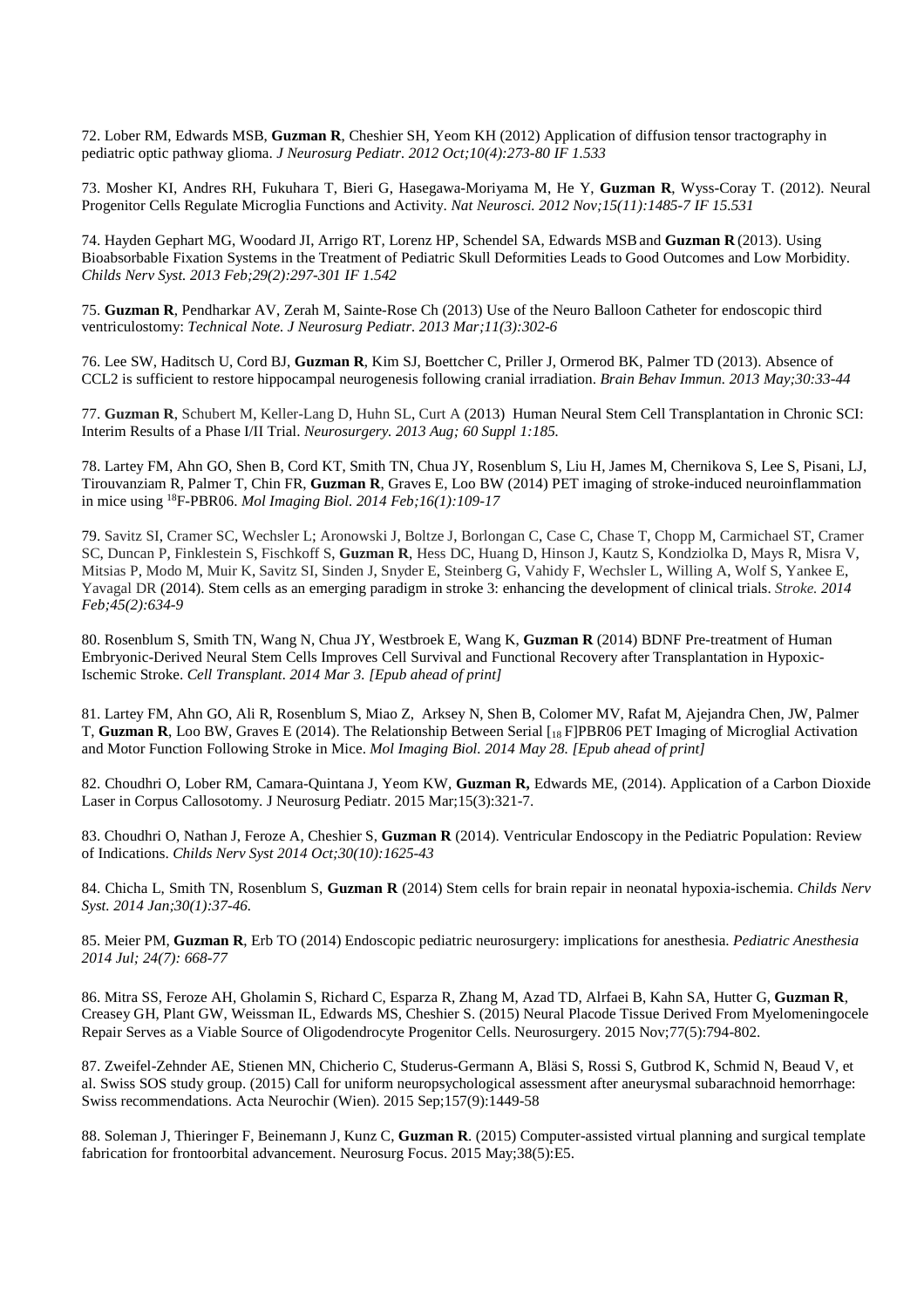89. Stienen MN, Smoll NR, Battaglia M, Schatlo B, Woernle CM, Fung C, Röthlisberger M, Daniel RT, Fathi AR, Fandino J, Hildebrandt G, Schaller K, Bijlenga P, et al. Swiss SOS study group. (2015) Intracranial aneurysm rupture is predicted by measures of solar activity. World Neurosurg. 2015 Apr;83(4):588-95.

90. Seiffge DJ, Traenka C, Polymeris A, Hert L, Fisch U, Peters N, De Marchis GM, **Guzman R**, Nickel CH, Lyrer PA, Bonati LH, Tsakiris D, Engelter S. (2016) Feasibility of rapid measurement of Rivaroxaban plasma levels in patients with acute stroke. J Thromb Thrombolysis. 2016 Oct 1.

91. Shah A, Coste J, Lemaire JJ, Taub E, Schüpbach WM, Pollo C, Schkommodau E, **Guzman R**, Hemm-Ode S. (2016) Intraoperative acceleration measurements to quantify improvement in tremor during deep brain stimulation surgery. Med Biol Eng Comput. 2016 Sep 8. [Epub ahead of print]

92. Kamenova M, Croci D, **Guzman R**, Mariani L, Soleman J. (2016) Low-dose acetylsalicylic acid and bleeding risks with ventriculoperitoneal shunt placement. (2016) Neurosurg Focus. 2016 Sep;41(3):E4.

93. Sailer MH, Sarvepalli D, Brégère C, Fisch U, Guentchev M, Weller M, **Guzman R**, Bettler B, Ghosh A, Hutter G.(2016) An Enzyme- and Serum-free Neural Stem Cell Culture Model for EMT Investigation Suited for Drug Discovery. J Vis Exp. 2016 Aug 23;(114).

94. Jaszczuk P, Rogers GF, **Guzman R**, Proctor MR. (2016) X-linked hypophosphatemic rickets and sagittal craniosynostosis: three patients requiring operative cranial expansion: case series and literature review. Childs Nerv Syst. 2016 May;32(5):887-91.

95. Sailer MH, Sarvepalli D, Brégère C, Fisch U, Guentchev M, Weller M, **Guzman R**, Bettler B, Ghosh A, Hutter G (2016). An Enzyme- and Serum-free Neural Stem Cell Culture Model for EMT Investigation Suited for Drug Discovery. J Vis Exp. 2016 Aug 23;(114).

96. Licci M, Kamenova M, **Guzman R**, Mariani L, Soleman J (2017). Influence of Postoperative Thrombosis Prophylaxis on the Recurrence of Chronic Subdural Hematoma After Burr-Hole Drainage. Crit Care Med. 2018 Jan;46(1):e26-e32.

97. Gualtieri F, Brégère C, Laws GC, Armstrong EA, Wylie NJ, Moxham TT, **Guzman R**, Boswell T, Smulders TV (2017) . Effects of Environmental Enrichment on Doublecortin and BDNF Expression along the Dorso-Ventral Axis of the Dentate Gyrus. Front Neurosci. 2017 Sep 15;11:488.

98. Seiffge DJ, Traenka C, Polymeris AA, Thilemann S, Wagner B, Hert L, Müller MD, Gensicke H, Peters N, Nickel CH, Stippich C, Sutter R, Marsch S, Fisch U, **Guzman R**, De Marchis GM, Lyrer PA, Bonati LH, Tsakiris DA, Engelter ST (2017). Intravenous Thrombolysis in Patients with Stroke Taking Rivaroxaban Using Drug Specific Plasma Levels: Experience with a Standard Operation Procedure in Clinical Practice. J Stroke. 2017 Sep;19(3):347-355.

99. Soleman J, Kamenova M, **Guzman R**, Mariani L (2017). The Management of Patients with Chronic Subdural Hematoma Treated with Low-Dose Acetylsalicylic Acid: An International Survey of Practice. World Neurosurg. 2017 Nov;107:778-788.

100. Bontognali M, Poretti A, **Guzman R**, Huisman TA, Ramelli GP (2017). Blake's pouch cyst in children: Atypical clinical presentation. Neuroradiol J. 2018 Aug;31(4):430-433

101. Croci DM, Kamenova M, **Guzman R**, Mariani L, Soleman J (2017). Novel Oral Anticoagulants in Patients Undergoing Cranial Surgery. World Neurosurg. 2017 Sep;105:841-848.

102. Brégère C, Fisch U, Sailer MH, Lieb WS, Chicha L, Goepfert F, Kremer T, **Guzman R**. Neonatal hypoxia-ischemia in rat increases doublecortin concentration in the cerebrospinal fluid. Eur J Neurosci. 2017 Jul;46(2):1758-1767.

103. Levi AD, Okonkwo DO, Park P, Jenkins AL 3rd, Kurpad SN, Parr AM, Ganju A, Aarabi B, Kim D, Casha S, Fehlings MG, Harrop JS, Anderson KD, Gage A, Hsieh J, Huhn S, Curt A, **Guzman R**. Emerging Safety of Intramedullary Transplantation of Human Neural Stem Cells in Chronic Cervical and Thoracic Spinal Cord Injury. Neurosurgery. 2018 Apr 1;82(4):562-575.

104. Soleman J, Kamenova M, Lutz K, **Guzman R**, Fandino J, Mariani L. Drain Insertion in Chronic Subdural Hematoma: An International Survey of Practice. World Neurosurg. 2017 Aug;104:528-536.

105. Burkhardt JK, Neidert MC, Stienen MN, Schöni D, Fung C, Roethlisberger M, Corniola MV, Bervini D, Maduri R, Valsecchi D, Tok S, Schatlo B, Bijlenga P, Schaller K, Bozinov O, Regli L et al. Swiss SOS study group. Computed tomography angiography spot sign predicts intraprocedural aneurysm rupture in subarachnoid hemorrhage. Acta Neurochir (Wien). 2017 Jul;159(7):1305-1312.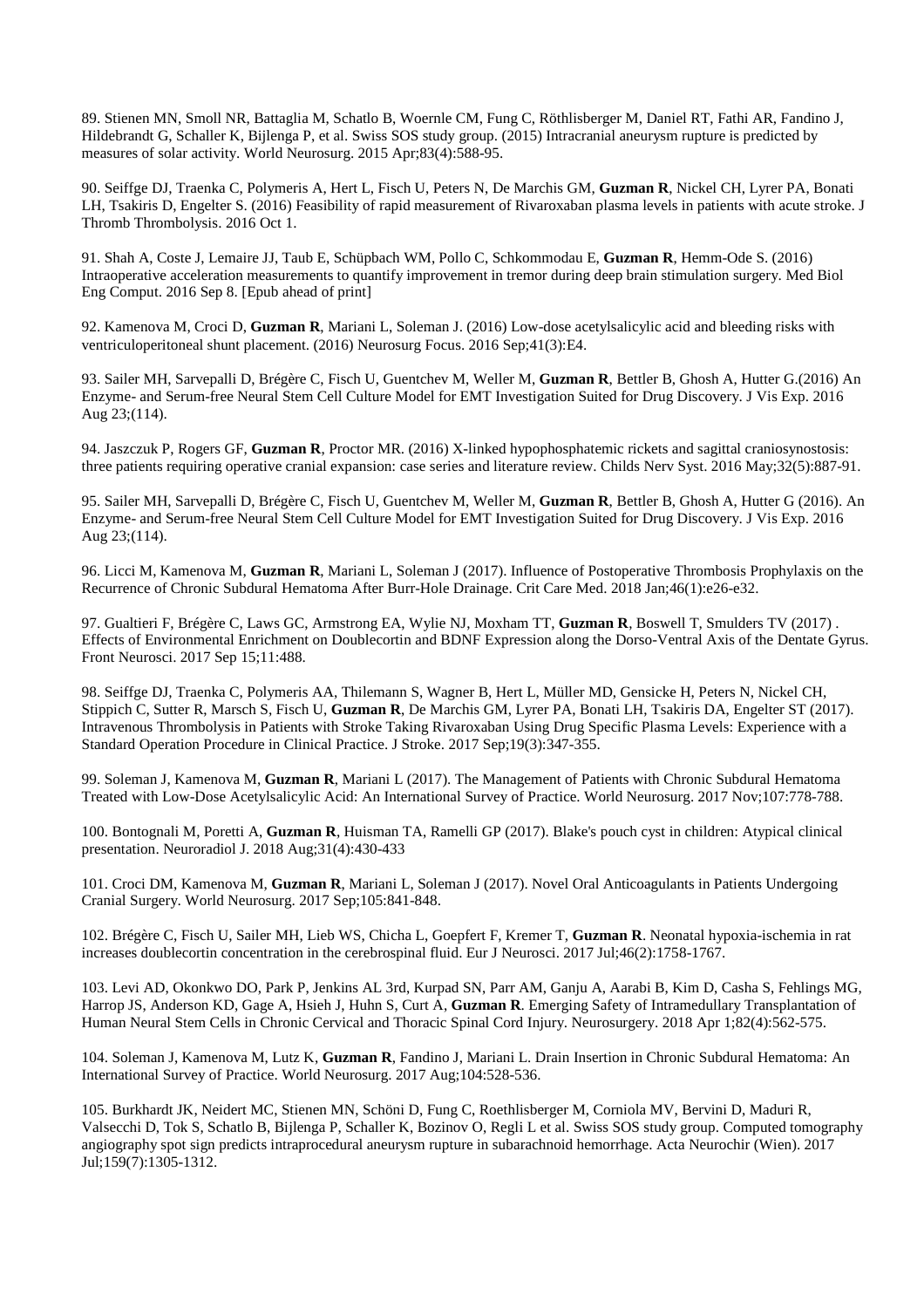106. Perez-Bouza A, Di Santo S, Seiler S, Meyer M, Andereggen L, Huber A, **Guzman R**, Widmer HR. Simultaneous transplantation of fetal ventral mesencephalic tissue and encapsulated genetically modified cells releasing GDNF in a hemiparkinsonian rat model of Parkinson's disease. Cell Transplant. 2017 Jan 20.

107. Soleman J, Schneider CA, Pfeifle VA, Zimmermann P, **Guzman R**. Laparoscopic-Assisted Ventriculoperitoneal Shunt Placement in Children Younger Than the Age of 1 Year. World Neurosurg. 2017 Mar;99:656-661.

108. Zumofen DW, Rychen J, Roethlisberger M, Taub E, Kalbermatten D, Nossek E, Potts M, **Guzman R**, Riina HA, Mariani L. A Review of the Literature on the Transciliary Supraorbital Keyhole Approach. World Neurosurg. 2017 Feb;98:614-624.

109. Abbasi H, Beltrán L, Rauter G, **Guzman R**, Cattin PC., Zam A. Effect of cooling water on ablation in Er:YAG laserosteotome of hard bone Proc. of SPIE Vol. 10453, 2017

110. Shah A, Coste J, Lemaire JJ, Schkommodau E, Taub E, **Guzman R**, Derost P, Hemm S. A novel assistive method for rigidity evaluation during deep brain stimulation surgery using acceleration sensors. J Neurosurg. 2017 Sep;127(3):602-612.

111. Seiffge DJ, Traenka C, Polymeris A, Hert L, Fisch U, Peters N, De Marchis GM, **Guzman R**, Nickel CH, Lyrer PA, Bonati LH, Tsakiris D, Engelter S. Feasibility of rapid measurement of Rivaroxaban plasma levels in patients with acute stroke. J Thromb Thrombolysis. 2017 Jan;43(1):112-116.

112. Shah A, Coste J, Lemaire JJ, Taub E, Schüpbach WMM, Pollo C, Schkommodau E, **Guzman R**, Hemm-Ode S. Intraoperative acceleration measurements to quantify improvement in tremor during deep brain stimulation surgery. Med Biol Eng Comput. 2017 May;55(5):845-858.

113. Soleman J, Knorr C, Datta AN, Strozzi S, Ramelli GP, Mariani L, **Guzman R**. Early vagal nerve stimulator implantation in children: personal experience and review of the literature. Childs Nerv Syst. 2018 May;34(5):893-900.

114. Abbasi H, Rauter G, **Guzman R**, Cattin PC, Zam A. Laser-induced breakdown spectroscopy as a potential tool for autocarbonization detection in laserosteotomy. J Biomed Opt. 2018 Mar;23(7):1-7. doi: 10.1117/1.JBO.23.7.071206. PubMed PMID: 29500876.

115. Rychen J, Croci D, Roethlisberger M, Nossek E, Potts M, Radovanovic I, Riina H, Mariani L, **Guzman R**, Zumofen DW. The minimally invasive alternative approaches to the pterional craniotomy: A systematic review of the literature. World Neurosurg. 2018 May;113:163-179.

116. Zumofen DW, Roethlisberger M, Achermann R, Bawarjan S, Stienen MN, Fung C, D'Alonzo D, Maldaner N, Ferrari A, Corniola MV, Schoeni D, Goldberg J, Valsecchi D, Robert T, Maduri R, Seule M, Burkhardt JK, Marbacher S, Bijlenga P, Blackham KA, Bucher HC, Mariani L, **Guzman R**; Swiss SOS Study Group. Factors associated with clinical and radiological status on admission in patients with aneurysmal subarachnoid hemorrhage. Neurosurg Rev. 2018 Oct;41(4):1059-1069.

117. Neidert MC, Maldaner N, Stienen MN, Roethlisberger M, Zumofen DW, D'Alonzo D, Marbacher S, Maduri R, Hostettler IC, Schatlo B, Schneider MM, Seule MA, Schöni D, Goldberg J, Fung C, et al. ; Swiss SOS study group . The Barrow Neurological Institute Grading Scale as a Predictor for Delayed Cerebral Ischemia and Outcome After Aneurysmal Subarachnoid Hemorrhage: Data From a Nationwide Patient Registry (Swiss SOS). Neurosurgery. 2018 Jan 17. doi: 10.1093/neuros/nyx609. [Epub ahead of print] PubMed PMID: 29351673.

118. Stienen MN, Germans M, Burkhardt JK, Neidert MC, Fung C, Bervini D, Zumofen D, Röthlisberger M, Marbacher S, Maduri R, Robert T, Seule MA, Bijlenga P, Schaller K, Fandino J, et al; Swiss SOS Study Group. Predictors of In-Hospital Death After Aneurysmal Subarachnoid Hemorrhage: Analysis of a Nationwide Database (Swiss SOS [Swiss Study on Aneurysmal Subarachnoid Hemorrhage]). Stroke. 2018 Feb;49(2):333-340.

119. Roethlisberger M, Achermann R, Bawarjan S, Stienen MN, Fung C, D'Alonzo D, Maldaner N, Ferrari A, Corniola MV, Schöni D, Valsecchi D, Maduri R, Seule MA, Burkhardt JK, Marbacher S, Bijlenga P, Blackham KA, Bucher HC, Mariani L, **Guzman R**, Zumofen DW; Swiss SOS Study Group. Predictors of Occurrence and Anatomic Distribution of Multiple Aneurysms in Patients with Aneurysmal Subarachnoid Hemorrhage. World Neurosurg. 2018 Mar;111:e199-e205.

120. Hurni Y, Poretti A, Schneider J, **Guzman R**, Ramelli GP. Arrested Hydrocephalus in Childhood: Case Series and Review of the Literature. Neuropediatrics. 2018 Oct;49(5):302-309.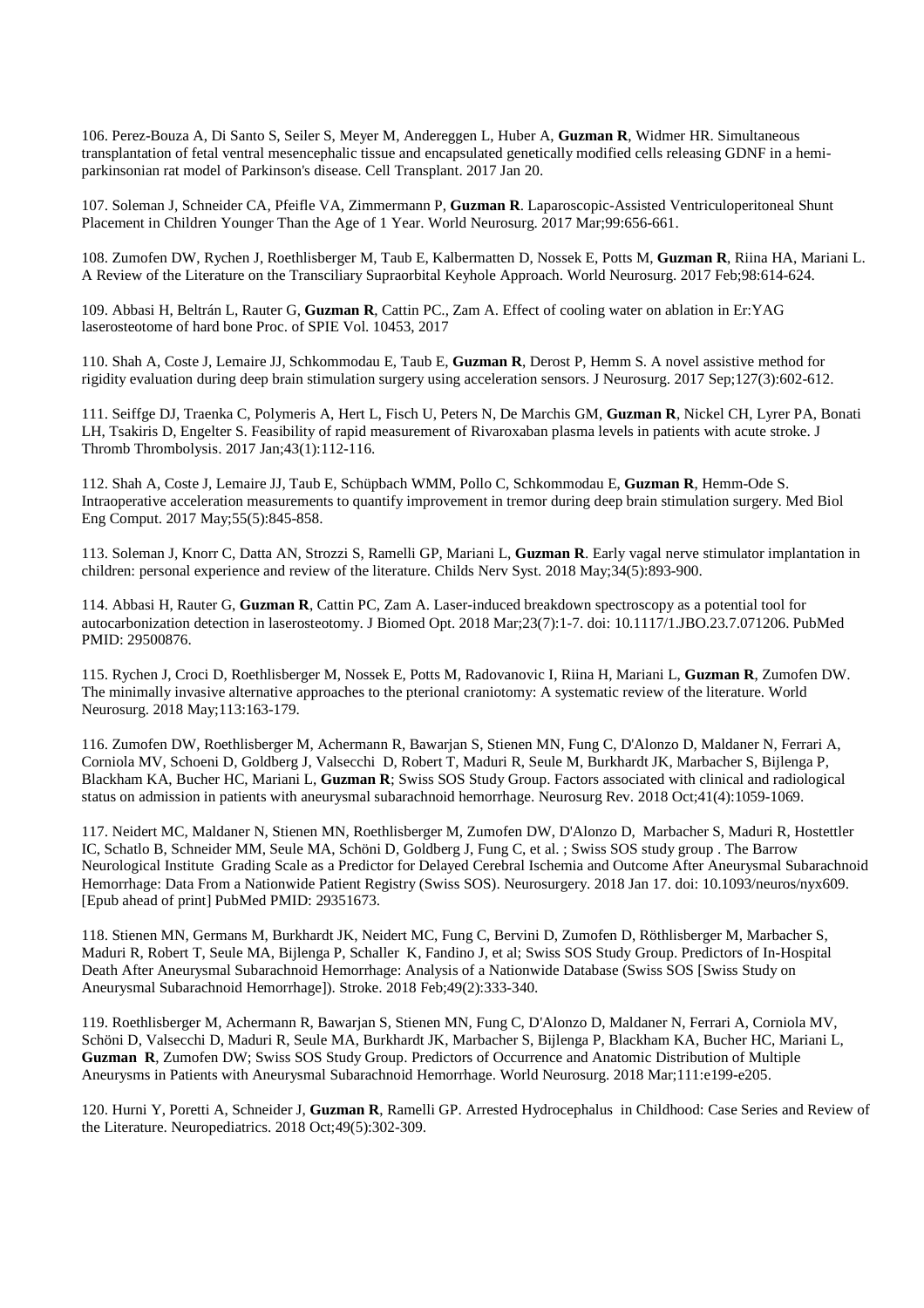121. Roethlisberger M, Achermann R, Bawarjan S, Stienen MN, Fung C, D'Alonzo D, Maldaner N, Ferrari A, Corniola MV, Schöni D, Goldberg J, Valsecchi D, Robert T, Maduri R, Seule MA, Burkhardt JK, Marbacher S, Bijlenga P, Blackham KA, Bucher HC, Mariani L, **Guzman R**, Zumofen DW; Swiss SOS group. Impact of Aneurysm Multiplicity on Treatment and Outcome After Aneurysmal Subarachnoid Hemorrhage. Neurosurgery. 2018 Aug 3.

122. Roethlisberger M, Gut L, Zumofen DW, Fisch U, Boss O, Maldaner N, Croci DM, Taub E, Corti N, Burkhardt JK, **Guzman R**, Bozinov O, Mariani L. Cerebral venous thrombosis requiring invasive treatment for elevated intracranial pressure in women with combined hormonal contraceptive intake: risk factors, anatomical distribution, and clinical presentation. Neurosurg Focus. 2018 Jul;45(1):E12.

123. Licci M, Zweifel C, Hench J, **Guzman R**, Soleman J. Frontoethmoidal Osteoma with Secondary Intradural Mucocele Extension Causing Frontal Lobe Syndrome and Pneumocephalus: Case Report and Review of Literature. World Neurosurg. 2018 Jul;115:301-308.

124. Kamenova M, Rychen J, **Guzman R**, Mariani L, Soleman J. Yield of early postoperative computed tomography after frontal ventriculoperitoneal shunt placement. PLoS One. 2018 Jun 19;13(6):e0198752.

125. Stienen MN, Fung C, Bijlenga P, Zumofen DW, Maduri R, Robert T, Seule MA, Marbacher S, Geisseler O, Brugger P, Gutbrod K, Chicherio C, Monsch AU, Beaud V, Rossi S, Früh S, Schmid N, Smoll NR, Keller E, Regli L; MoCA-DCI study group . Measuring the Impact of Delayed Cerebral Ischemia on Neuropsychological Outcome After Aneurysmal Subarachnoid Hemorrhage-Protocol of a Swiss Nationwide Observational Study (MoCA-DCI Study). Neurosurgery. 2018 May 11.

126. Abbasi H, Rauter G, **Guzman R**, Cattin PC, Zam A. Laser-induced breakdown spectroscopy as a potential tool for autocarbonization detection in laserosteotomy. J Biomed Opt. 2018 Mar;23(7):1-7.

127. Roethlisberger M, Achermann R, Bawarjan S, Stienen MN, Fung C, D'Alonzo D, Maldaner N, Ferrari A, Corniola MV, Schöni D, Valsecchi D, Maduri R, Seule MA, Burkhardt JK, Marbacher S, Bijlenga P, Blackham KA, Bucher HC, Mariani L, **Guzman R**, Zumofen DW; Swiss SOS Study Group. Predictors of Occurrence and Anatomic Distribution of Multiple Aneurysms in Patients with Aneurysmal Subarachnoid Hemorrhage. World Neurosurg. 2018 Mar;111:e199-e205.

128. **Guzman R**, Janowski M, Walczak P. Intra-Arterial Delivery of Cell Therapies for Stroke. Stroke. 2018 May;49(5):1075- 1082.

129. Soleman J, Stein M, Knorr C, Datta AN, Constantini S, Fried I, Guzman R, Kramer U. Improved quality of life and cognition after early vagal nerve stimulator implantation in children. Epilepsy Behav. 2018 Nov;88:139-145.

130. Stricker S, Balmer C, **Guzman R**, Soleman J. Dizygotic opposite-sex twins with surgically repaired concordant myelomeningocele conceived by in vitro fertilization using intracytoplasmic sperm injection: a case report and review of the literature. Childs Nerv Syst. 2018 Oct 22. doi: 10.1007/s00381-018-3990-8. [Epub ahead of print]

131. Rychen J, Croci D, Roethlisberger M, Nossek E, Potts MB, Radovanovic I, Riina HA, Mariani L, **Guzman R**, Zumofen DW. Keyhole approaches for surgical treatment of intracranial aneurysms: a short review. Neurol Res. 2018 Oct 12:1-9. doi: 10.1080/01616412.2018.1531202. [Epub ahead of print]

## **Book Chapters:**

1. Mattle H, Arnold M, Barth A, [...], **Guzman R**, et al. Cerebrovascular working group of Switzerland and Swiss Heart Association. Acute Stroke. *Schweizerische Ärztezeitung 2000; 81: 680-687* 

2. Mattle H, Arnold M, Barth A, [...], **Guzman R**, et al. Cerebrovascular working group of Switzerland and Swiss Heart Association. Practical management of acute Stroke: Diagnosis. *Schweizerische Ärztezeitung 2000; 81: 739-746* 

3. Mattle H, Arnold M, Barth A, [...], **Guzman R**, et al. Cerebrovascular working group of Switzerland and Swiss Heart Association. Practical management of acute Stroke: Therapy. *Schweizerische Ärztezeitung 2000; 81: 784-788* 

4. Lyrer PA, Arnold M, Barth A, [...], **Guzman R**, et al. Cerebrovascular working group of Switzerland and Swiss Heart Association. Epidemiology of Stroke. *Schweizerische Ärztezeitung 2000; 81: 835-838*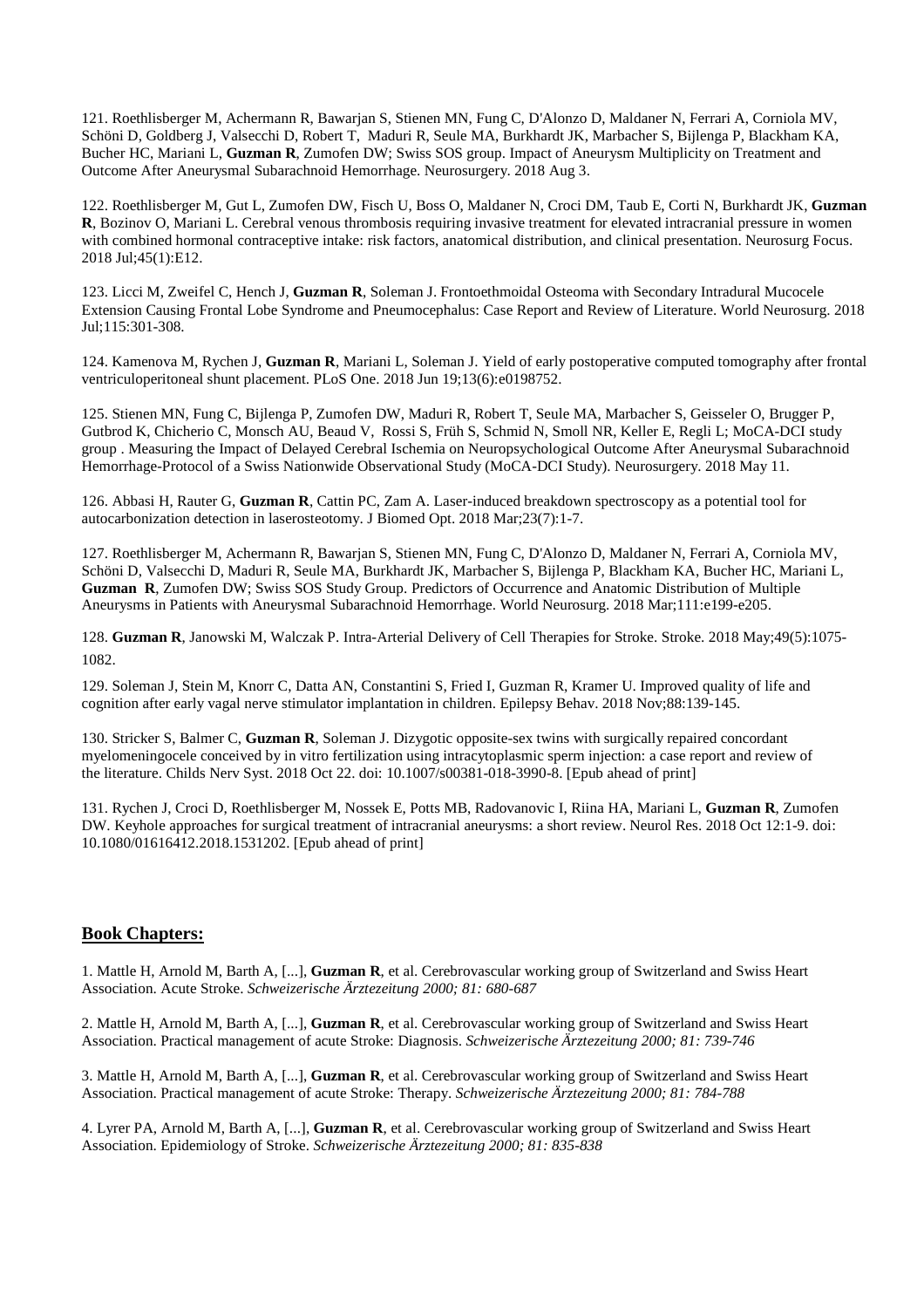5. Lyrer PA, Arnold M, Barth A, [...], **Guzman R**, et al. Cerebrovascular working group of Switzerland and Swiss Heart Association. Risk factors and prevention of first stroke. Part 1 – Lifestyle and metabolic diseases. *Schweizerische Ärztezeitung 2000; 81: 880-885* 

6. Lyrer PA, Arnold M, Barth A, [...], **Guzman R**, et al. Cerebrovascular working group of Switzerland and Swiss Heart Association. Risk factors and prevention of first stroke. Part 2 – Cardiovascular diseases. *Schweizerische Ärztezeitung 2000; 81: 927-933* 

7. Baumgartner RW, Arnold M, Barth A, [...], **Guzman R**, et al Cerebrovascular working group of Switzerland and Swiss Heart Association. Secondary prevention after first stroke. *Schweizerische Ärztezeitung 2000; 81: 1105-1115* 

8. Baumgartner RW, Arnold M, Barth A, [...], **Guzman R**, et al. Cerebrovascular working group of Switzerland and Swiss Heart Association. Rehabilitation after stroke. *Schweizerische Ärztezeitung 2000; 81: 1188-1192* 

9. Barth A, Arnold M, Bassetti C [...], **Guzman R**, et al.. Cerebrovascular working group of Switzerland and Swiss Heart Association. Subarachnoid hemorrhage. *Schweizerische Ärztezeitung 2000; 81: 1249-1257*

10. Barth A, Arnold M, Bassetti C [...], **Guzman R**, et al. Cerebrovascular working group of Switzerland and Swiss Heart Association. Non traumatic intracerebral hematoma. Part 1: Epidemiology, Pathophysiology and Causes. *Schweizerische Ärztezeitung 2000; 81: 1521-1524* 

11. Barth A, Arnold M, Bassetti C, [...], **Guzman R**, et al. Cerebrovascular working group of Switzerland and Swiss Heart Association. Non traumatic intracerebral hematoma. Part 2: Clinical findings, diagnostics, therapy and prognosis. *Schweizerische Ärztezeitung 2000; 81: 1565-1570* 

12. Lövblad KO, El-Koussy M, **Guzman R**, Kiefer C, Remonda L, Reinert M, Wels T, Barth A, Schroth G and Seiler RW. (2001) Diffusion-weighted and perfusion-weighted imaging in cerebral vasospasm. In: *Cerebral Vasospasm. Acta Neurochirurgica Supplement 77.* Seiler RW, Steiger HJ (Eds), *Springer-Verlag, Wien, 121-126* 

13. **Guzman R**, Oswald H, Barth A, de Koning P, Remonda L, Lövblad KO and Schroth G. (2001) Clinical validation of quantitative carotid MRA. In: *Computer Assisted Radiology and Surgery. Proceedings of the 15th International Congress and Exhibition.* Lemke HU, Vannier MW, Inamura K, Farman AG, Doi K (Eds), *Elsevier, Amsterdam, International Congress Series (1230); 934-937* 

14. Laissue AJ, Blattmann H, Di Michiel M, Slatkin DN, Lyubimova N, **Guzman R**, et al. (2001) The weanling piglet cerebellum: A surrogate for tolerance to MRT (Microbeam Radiation Therapy) in pediatric neuro-oncology**.** *46th SPIE's Annual Meeting, San Diego, California, USA Penetrating Radiation Systems and Applications III. H.B. Barber, H. Roehrig, F. P. Doty, R.C. Schirato, E.J. Morton (Eds), Proceedings of SPIE, (4508); 65-73.* 

15. **Guzman R**, Barth A, Remonda L, de Koning JPH, van der Geest RJ, Oswald H and Schroth G. (2002) Correlation of quantitative MR-angiography of the carotid artery with in vivo measurement during carotid endarterectomy. In: *Computer Assisted Radiology and Surgery. Proceedings of the 16th International Congress and Exhibition.* Lemke HU, Vannier MW, Inamura K, Farman AG, Doi K, Reiber JHC (Eds), *Elsevier, Amsterdam, International Congress Series; 917-922.* 

16. Gralla J, **Guzman R**, Brekenfeld C, Remonda L and Kiefer C. (2003) Application of a three-dimensional T2-weighted sequence for neuronavigation In: *Proceedings of the 12th European Congress of Neurosurgery, Lisbon/Portugal, Sept. 7-12, 2003, Monduzzi Editore, Volume ISBN 88-323-3149-7* 

17. Nangiana JS, Lim M, Silva RA, **Guzman R** and Chang SD (2008) Vein of Galen Malformations Part I: Diagnosis (2008) *Contemporary Neurosurgery, Vol 30 Number 5* 

18. Nangiana JS, Lim M, Silva RA, **Guzman R** and Chang SD (2008) Vein of Galen Malformations Part II: Management(2008) *Contemporary Neurosurgery, Vol 30 Number 5* 

19. Lim M, **Guzman R**, Kelly M and Steinberg GK (2008) Arteriovenous malformations of the basal ganglia and thalamus. *In: MacDonald RL (ed), AANS Operative Atlas, 2nd edition: Vascular Neurosurgery. New York: Thieme 2007: pp. 142-155,* ISBN Number: 978-1-60406-034-8

20. **Guzman R.** (2009) Endoscopic third ventriculostomy. In Berta SC and Levy ML (Eds), *Neurosurgery Tricks of the Trade.*  Thieme, New York. *(In Press)*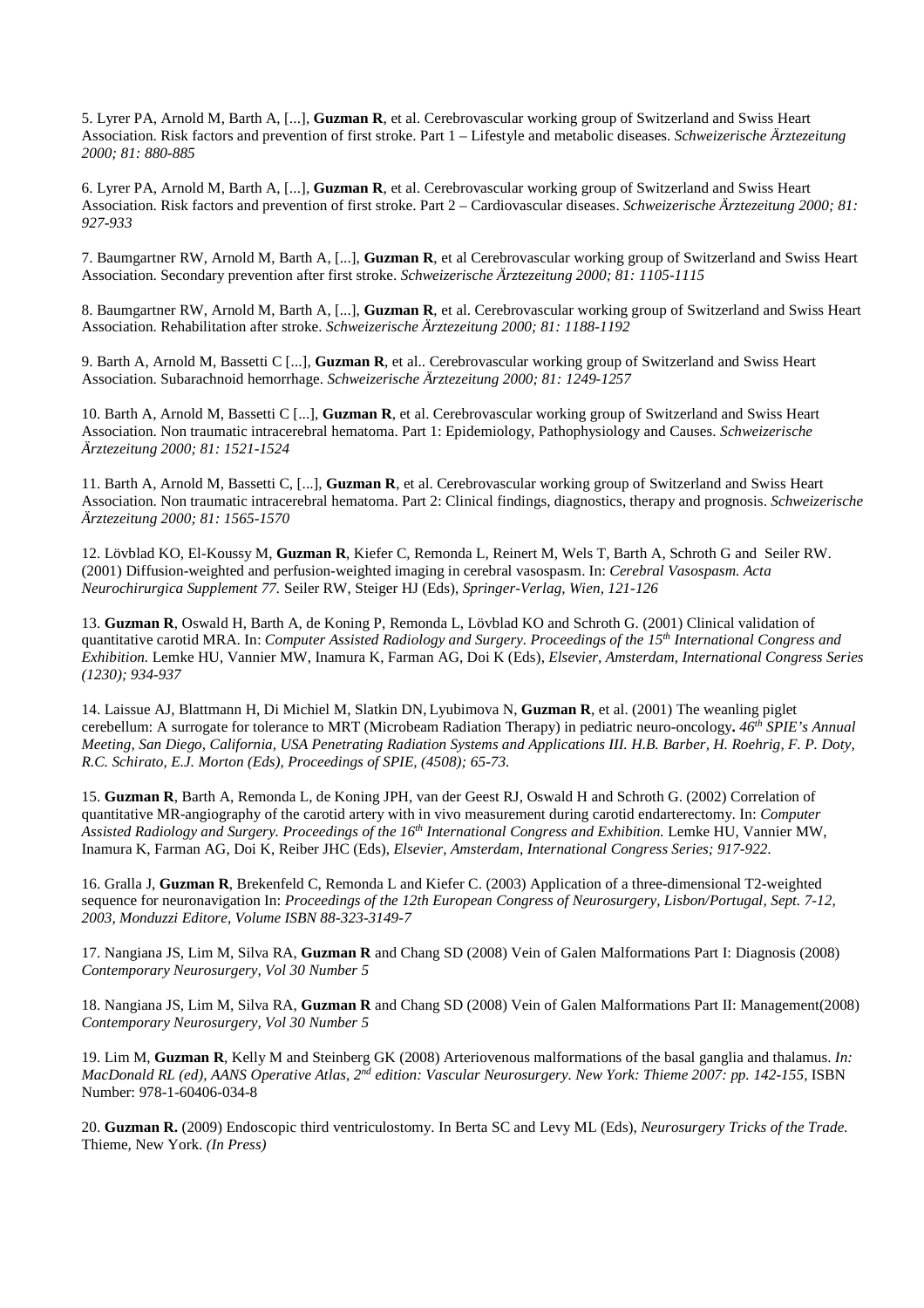21. **Guzman R**. (2009) EDAS (Encephaloduroarteiomyosynangiosis). In Berta SC and Levy ML (Eds), *Neurosurgery Tricks of the Trade.* Thieme, New York. *(In Press)*

22. **Guzman R.** (2009) Craniosynostosis Surgery. In Berta SC and Levy ML (Eds), *Neurosurgery Tricks of the Trade.* Thieme, New York. *(In Press)*

23. **Guzman R**. (2009) Posterior Fossa Approach for Tumor Resection. In Berta SC and Levy ML (Eds), *Neurosurgery Tricks of the Trade.* Thieme, New York. *(In Press)*

24**. Guzman R**. (2009) Spinal Dysraphism – Lipomas. In Berta SC and Levy ML (Eds), *Neurosurgery Tricks of the Trade.*  Thieme, New York. *(In Press)*

25**. Guzman R**. (2009) Spinal Dysraphism – Myelomeningocele. In Berta SC and Levy ML (Eds), *Neurosurgery Tricks of the Trade.* Thieme, New York. *(In Press)* 

26. **Guzman R,** Khan N and Steinberg GK (2010) Moyamoya disease in North America. In Tominaga T (ed). *Moyamoya Disease Update.* Springer, New York. *(In Press)*

27. **Guzman R**, Steinberg GK (2010) Direct bypass techniques for the treatment of pediatric moyamoya disease. *In Klimo P. Clinics of North America.* Elsevier, Vol 21(3), 565-573.

28. Kelly C, **Guzman R** (2014) Cavernous malformation in the pediatric population. *In Cohen A. Tricks of the Trade 2014* 

29. Kelly C, Sailer M, **Guzman R** (2014) Craniosynostosis. *In Jallo and Kothbauer, Handbook of Pediatric Neurosurgery, Thieme* 

## **Editorial Comments:**

1. **Guzman R** and Steinberg GK (2006). Comment on Neurosurgery Volume 58(5), May 2006, pp 971-977, Increased Angiogenesis and Angiogenic Gene Expression in Carotid Artery Plaques from Symptomatic Stroke Patients by Dempsey RJ et al.

2. **Guzman R** and Steinberg GK (2007). Comment on Neurosurgery Volume 59(5), November 2007, pp 1094-100, A model system for mapping vascular responses to complex hemodynamics at arterial bifurcation in vivo by Meng H et al.

3. **Guzman R** and Steinberg GK (2007). Comment on Neurosurgery Volume 60(2), February 2007, p 338–345, Expression of hypoxia-inducing factor-1a and endoglin in intimal hyperplasia of the middle cerebral artery of patients with moyamoya disease by Tagaki Y et al.

## **Congress Participation:**

#### **Published Abstracts** *(oral presentations, posters)*

1. **Guzman R**, Meyer M, Widmer HR, Ozdoba C, Simko M, Spenger C, Seiler R and Schroth G. (1996) Study of intrastriatal striatal grafts in rats using MRI and histology. *European Society of Neuroradiology, Milan, Italy. Neuroradiology 38, Suppl. 2* 

2. Meyer M, Widmer HR, Evtouchenko L, **Guzman R**, Seiler RW, Zimmer J and Spenger C. (1996) Transplantation of fresh cell suspensions versus cultured tissue of fetal rat mesencephalon to 6-hydroxydopamine lesioned rats. *26th Ann. Meeting Soc. Neuroscience, Washington DC, USA, Soc. Neurosc. Abstract, Vol. 22, P1492*

3. Widmer HR, Meyer M, Sautter J, **Guzman R** and Seiler RW. (1998) GDNF treatment of cultured nigral tissue prior to transplantation: Effects on graft function and survival. *28th Ann. Meeting Soc. Neuroscience, Los Angeles, USA, Soc. Neurosc. Abstract, Vol. 24, P557*

4. **Guzman R,** (1999) Diffusion-weighted imaging in active sport divers. *European Society of Neuroradiology, Vienna, Austria. Neuroradiology, 41: Suppl. 1, P51*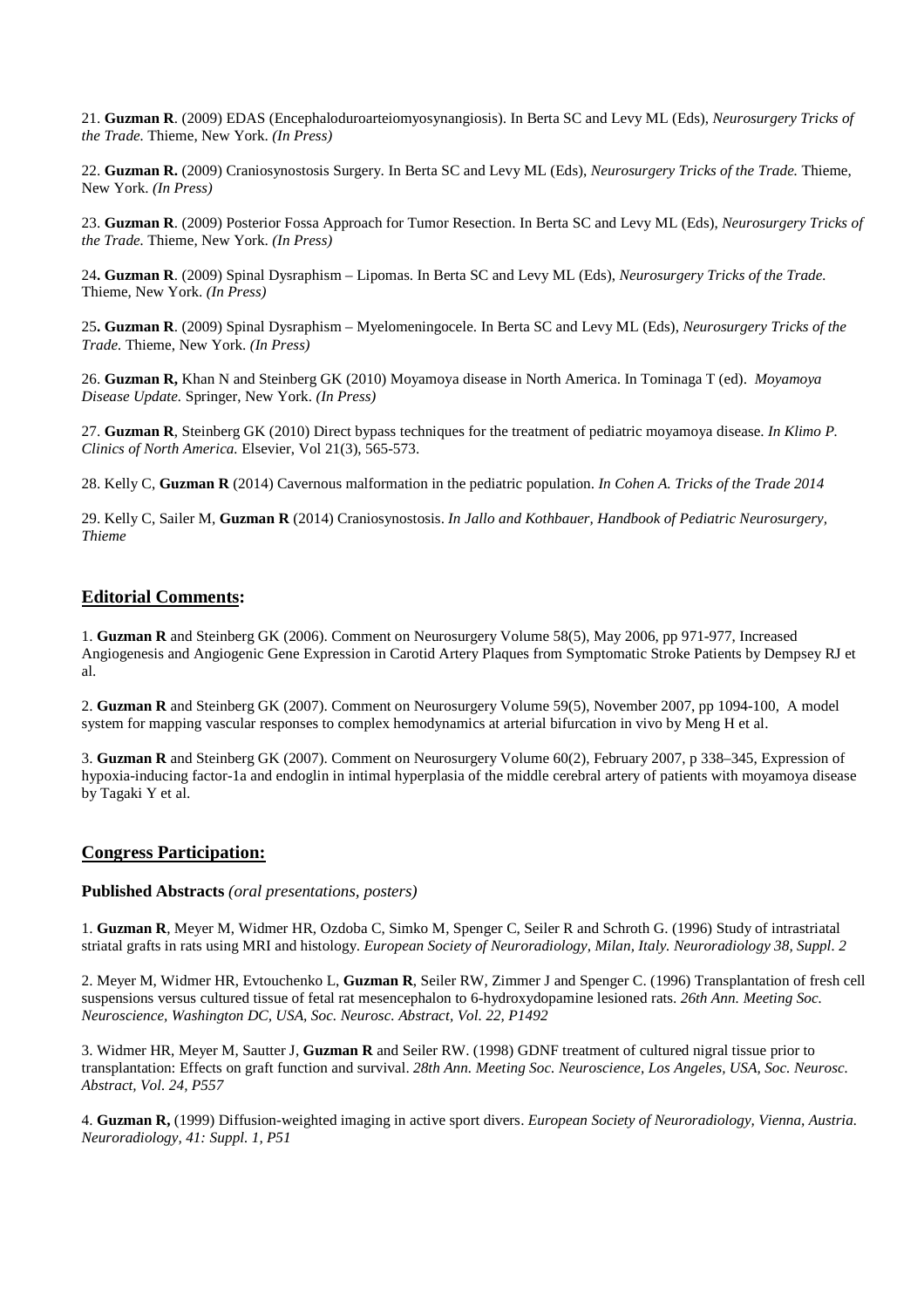5. El-Koussy M, Kiefer C, **Guzman R**, Nirkko A, Senn P, Donati F, Remonda L, Lövblad KO and Schroth G. (2000) The role of new functional echoplaner MR imaging techniques in the acute evaluation of epilepsy. *European Society of Neuroradiology Oslo, Norway. Neuroradiology 42, Suppl. 2, P89*

6. El-Koussy M, Kiefer C, **Guzman R**, Lövblad KO and Schroth G. (2000) DWI in acute ischemic stroke: Improving the evaluation of the diffusion defect. *European Society of Neuroradiology, Oslo, Norway. Neuroradiology 42, Suppl. 2, P42* 

7. **Guzman R.** (2000) Diffusion and perfusion weighted MRI in cerebral vasospasm. *European Society of Neuroradiology, Oslo, Norway. Neuroradiology 42, Suppl. 2, P60-61* 

8. **Guzman R.** (2000) Diffusion-weighted imaging in cerebral inflammatory and infectious disorders. *European Society of Neuroradiology, Oslo, Norway. Neuroradiology 42: Suppl. 2, P60*

9. **Guzman R**, Arnold M and Barth A. (2001) Predictive value of sonographic cerebral embolic signals during carotid endarterectomy. *10th European Stroke Conference, Lisboa Portugal, Cerbrovascular diseases 11, Suppl. 4, P58* 

10. Barth A, **Guzman R** and Wyman R. (2002) Brain protection with propofol coma during carotid endarterectomy. *Cerebrovascular Diseases; 13 Suppl. 3, P50* 

11. **Guzman R**, Barth A, Reinert M, Oswald H, Lövblad KO, de Koning P, van der Geest R and Remondal L. (2002) Surgical quality of carotid endarterectomy assessed with postoperative MR-Angiography. *Journal of Neuroradiology; 29; Suppl. 1: P71* 

12. **Guzman R**, Lövblad KO, Barth A, Remonda L, El-Koussy M and Schroth G. (2002) Diffusion weighted echo-planar imaging in brain abscess. *Journal of Neuroradiology; 29; Suppl. 1, P52*

13. Reinert M, Barth A, **Guzman R**, Rothen HU, Takala J and Seiler RW. (2002) Increased ventilatory oxygen improves braintissue oxygenation in patients with severe head injury. *Schweizer Archiv für Neurologie und Psychiatrie; 153, P332* 

14. Reinert M, Rothen HU, Barth A, **Guzman R**, Takala J and Seiler R. (2002) Effects of cerebral perfusion pressure, end tidal CO2, and fraction of inspired oxygen upon brain tissue oxygen in patients with severe traumatic brain injury. *52nd Annual Meeting CNS, Philadelphia, Neurosurgery; 51, P556* 

15. **Guzman R**, Barth A and Seiler RW. (2003) Clinical experience with the Mayfield Acciss II electromagnetic neuronavigation system. *Proceedings of the International Symposium on Computer Aided Surgery around the Head, P30a* 

16. Barth A, **Guzman R**, Lövblad KO, Reinert M, Weiss J, Schroth G and Seiler RW. (2003) Differentiation of purulent brain processes from cystic brain tumours using DWI. *Meeting of the European society of Neurosurgery (EANS), Lisboa, Portugal* 

17. Barth A, **Guzman R**, de Koning P, van der Geest R and Remonda L. (2003) Reconstruction of carotid bifurcation: prospective quality assessment with MR-Angiography. *Meeting of the European society of Neurosurgery (EANS), Lisboa, Portugal* 

18. **Guzman R**, Bliss TM, Greve JM, Palmer TD, Sun GH, Moseley ME and Steinberg GK. (2005) Stroke initiates targeted migration of transplanted iron-labeled neural progenitor cells as revealed by magnetic resonance imaging. *International Stroke Meeting, New Orleans, USA, Stroke 46(2), 416, P160* 

19. **Guzman R**, Bliss TM, Uchida N, Greve JM, Palmer TD, Sun GH, Moseley ME and Steinberg GK (2005) Magnetic labeling of human neural progenitor cells for in vivo MRI migration analysis following transplantation in stroke. *Brain 05, Amsterdam, Netherlands, JCBFM 25, 526* 

20. **Guzman R**, Uchida N, Bliss TM, He D, Greve JM, Palmer TD, Sun GH, Moseley ME and Steinberg GK (2005) Migration and integration of magnetically labeled human neural progenitor cells after transplantation in the naïve neonatal and injured adult rat brain. *Society for Neuroscience Meeting, Washington D.C., USA* 

21. Bliss TM, **Guzman R**, Sun G, Rausch H, Zou YR, Palmer T and Steinberg GK (2005) Targeted migration of neural progenitor cells towards an ischemic lesion does not require CXCR4. *Society for Neuroscience Meeting, Washington D.C., USA*

22. Bliss T, **Guzman R**, Sun GH, Rausch H, Zou YR, Palmer T and Steinberg GK: Neural stem cells do not require CXCR4 for targeted migration toward an ischemic lesion. *Stroke* 37:731–732, 2005.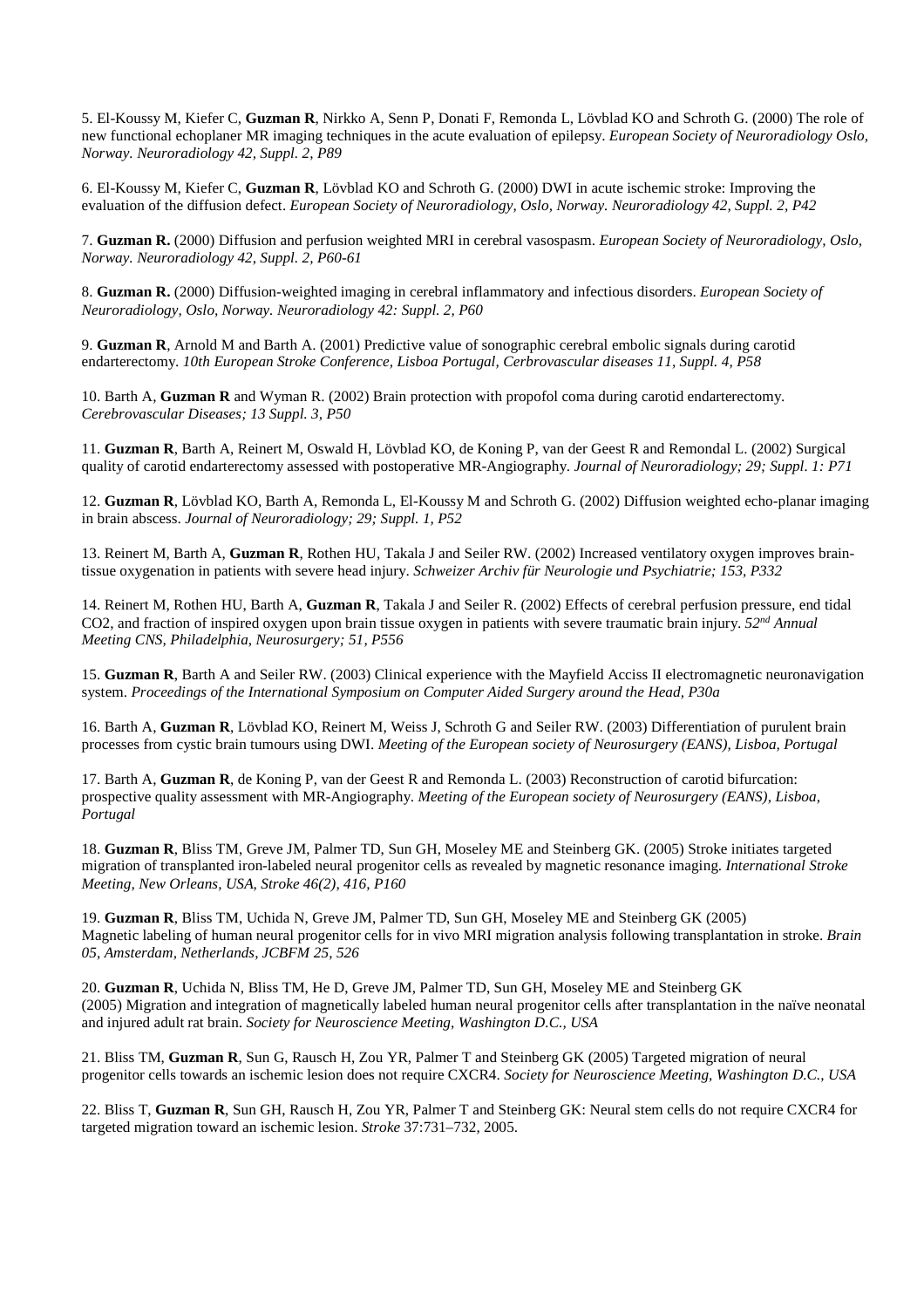23. Hoehn BD, **Guzman R**, Schaal DW, Lee YS, Palmer TD and Steinberg GK (2005) Indomethacin decreases peripheral inflammatory cell influx and cerebral COX-2 levels and upregulates PPAR-γ, but does not improve behavior following severe focal stroke. *Society for Neuroscience Meeting, Washington D.C., USA* 

24. Schaal DW, Hoehn BD, **Guzman R**, Sapolsky RM and Steinberg GK (2005) Metyrapone improve functional behavior recovery following 1 hour MCAO even when delivered 2 hours following ischemia onset. *Society for Neuroscience Meeting, Washington D.C., USA* 

25. **Guzman R**, Bliss TM, Greve JM, Palmer TD, Sun GH, Moseley ME and Steinberg GK. (2005) Magnetic resonance imaging of iron-labeled neural progenitor cells after transplantation in a rat stroke model. *AANS, New Orleans, USA,* #1498: *J. Neurosurgery, 102 (2): A422-A423* 

26. **Guzman R**, Uchida N, Bliss T, He D, Palmer T, Sun G, Moseley M and Steinberg GK (2006) MRI of magnetically labeled human CNS stem cells after transplantation in the neonatal NOD-SCID and stroked adult rat brain. *International Stroke Meeting, Orlando, USA* 

27. Bliss TM, **Guzman R** and Steinberg GK (2006) Targeted migration of neural progenitors towards ischemic lesions: chemokine signaling. AANS, San Francisco, USA

28. **Guzman R** and Barth A (2006) Experimental intracerebral hemorrhage combining focal trauma and blood infusion in the rat brain. AANS, San Francisco, USA

29. Hoang S, LIAUW J, Hwang A, Lee C, Hoang M, Choi R, **Guzman R**, Bliss T and Steinberg G (2006) Limb activity is necessary for thrombospondin-4 up-regulation following experimental ischemia. *Society for Neuroscience Meeting, Washington D.C., USA* 

30. Lee C, Hoang J, Liauw J, Nguyen N, Liauw N, Choo K, **Guzman R**, Bliss T and Steinberg G (2006) Thrombospondin-4 mediates synaptogenesis and functional recovery following ischemia. *Society for Neuroscience Meeting, Washington D.C., USA*

31. **Guzman R**, De Los Angeles A, Cheshier S, Liauw J, Hoang S, Bliss T and Steinberg GK (2006) Intraarterial injection of FACS-sorted CD49d-positive neural stem cells improves targeted cell delivery to the mouse brain after stroke. *Society for Neuroscience Meeting, Washington D.C., USA*

32. Liauw JA, Eroglu C, Hoang S, Choi MP, Wildman-TobrinerB, Shen J, Hoang S, De Los Angeles A, **Guzman R**, Bliss T, Barres B and Steinberg GK (2006) Neural progenitor cells enhance synaptogenesis in neuronal cultures: a thrombospondindependent mechanism. *Society for Neuroscience Meeting, Washington D.C., USA*

33. **Guzman R**, De Los Angeles A, Cheshier S, Liauw J, Huang S, Choi R, Bliss T and Steinberg, G (2007). VCAM-1 targeted intracarotid delivery of neural stem cells improves functional outcome after experimental stroke. *Brain '07, Osaka, Japan* 

34. **Guzman R**, Cai W, Chen K, Hsu AR, Bliss T, Sun G, Wang H, He L, Li LB, Maag ALD, Hori N, Steinberg GK and Chen X (2007) PET imaging of VEGFR in stroke. *Society for Neuroscience, San Diego, USA. Abstract selected for Neuroscience Pressbook* 

35. **Guzman R**, Looby J, Schendel SA and Edwards M (2008) Fronto-orbital advancement with bilateral en bloc frontal craniotomy. *Childs Nerv Syst (2008) 24:648, 54* 

36. **Guzman R**, Bell-Stephens T, Lee M, Edwards M and Steinberg GK (2008) Clinical and Angiographic Outcome In Children Who Underwent Revascularization Surgery For Moyamoya Disease *Childs Nerv Syst (2008) 24:650, 63* 

37. Hoang ST, Liauw J, Choi M, Choi M, **Guzman R**, Steinberg GK (2008) Netrin-4 enhances angiogenesis and neurological outcome after cerebral ischemia. *Society for Neuroscience Annual Meeting, Washington DC* 

38. Andres RH, Choi R, Lee SW, Gaeta X, Wang N, Gera A, Palmer TD, Steinberg GK and **Guzman R** (2008) CCL-induced chemotaxis is important for transendothelial targeted migration of neural stem cells in response to ischemic stroke. *Society for Neuroscience Annual Meeting, Washington DC* 

39. Gu W, Shen D, Chao K, Wall J, Krummel T, Feinstein J, Sze DY and **Guzman R**, Hofmann L (2009) Touchless interface for image viewing and manipulation during interventional procedures (2009) *Journal of Vascular and Interventional Radiology, February 2009*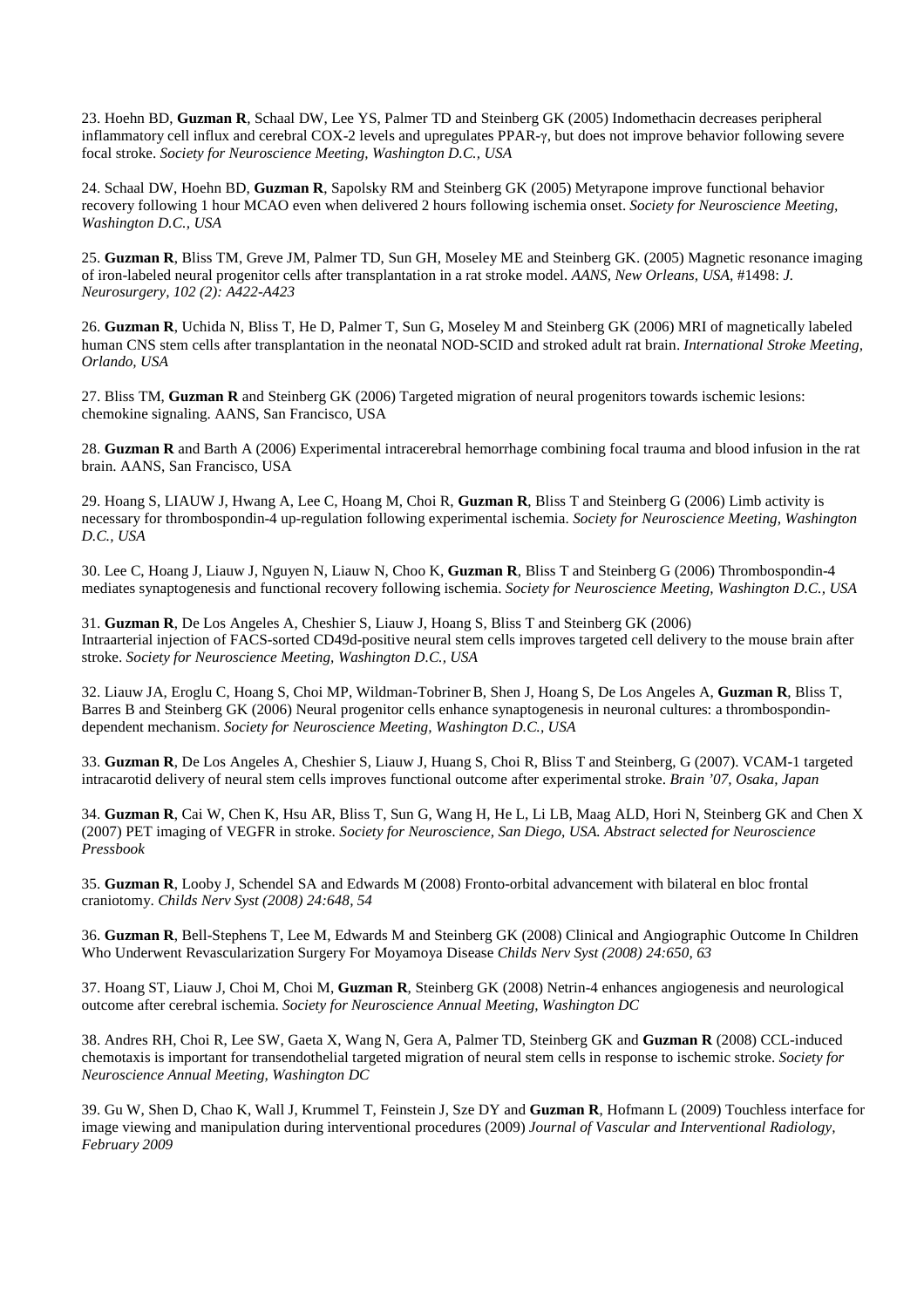40. Andres RH, Choi R, Lee S, Gera A, Gaeta J, **Guzman R** and Steinberg GK. (2008) MCP-1 regulates targeted migration of transplanted neural precursor cells after stroke. Cell Transplant 17(4):458-459.

41. Andres RH, Choi R, Lee SW, Gaeta X, Wang N, Gera A, Palmer TD, Steinberg GK and **Guzman R**. (2008) CCL2-induced chemotaxis is important for transendothelial targeted migration of neural stem cells in response to ischemic stroke. Society for Neuroscience Abstract #703.06.

42. Andres RH, Choi R, Gaeta X, Wang N, Cote J, Lee SW, Palmer TD, **Guzman R** and Steinberg GK. (2009) Therapeutic homing of neurosphere-derived multipotent precursors after intracarotid delivery in stroke is dependent on the MCP-1/CCR2 interaction. Stroke. (accepted).

43. Achrol AS, **Guzman R**, Khan N, Dodd R, Bell-Stephens T and Steinberg GK (2009) Female preponderance in Moyamoya disease is age-dependent *International Stroke Conference 2009* 

44. Achrol AS, Varga M, Salari K, **Guzman R**, Bell-Stephens T and Steinberg GK (2009) Inheritance pattern of familial Moyamoya disease in North America: Autosomal dominant with incomplete penetrance. *International Stroke Conference 2009* 

45. Khan N, Achrol AS, **Guzman R**, Dodd R, Bell-Stephens T and Steinberg GK (2009) Gender differences in clinical presentation and treatment outcomes in Moyamoya disease. *International Stroke Conference 2009* 

46**.** Darsault TE, **Guzman R,** Marcellus ML, Edwards MS, Tian L, Do HM, Chang SD, Levy RP, Adler JR, Marks MP, and Steinberg GK (2010) Management of pediatric intracranial arteriovenous malformations: Experience with multimodality therapy. *International Stroke Conference 2010, Feb 23-26, San Antonio, TX*

47. Pendharkar AV, Chua JY, Wang N, Gaeta X, Wang H, De A, Choi R, Andres RH, Chen S, Rutt B, Gamvhir SS, and **Guzman R** (2010) Intraarterial transplantation results in superior delivery of neural stem cells to the ischemic brain in contrast to intravenous infusion. *International Stroke Conference 2010 Feb 23-26, San Antonio, TX* 

48. Chua JY, Pendharkar AV, Gaeta X, Wang N, Choi R, Andres RH, and **Guzman R.** (2010) Intraarterial neural stem cell delivery does not result in stroke. *International Stroke Conference 2010 Feb 23-26, San Antonio, TX .* 

49. Chao KZ, **Guzman R**, and Edwards MS (2010) Aneurysms associated with arteriovenous malformations in children: A case series. *E-poster, AANS 2010 Annual Meeting, May 1-5, Philadelphia, PA* 

50. Achrol A, **Guzman R,** Khan N, Dodd R, Bell-Stephens T, Steinberg GK. Female preponderance is age-dependent in moyamoya disease. *AANS 2010 Annual Meeting, May 1-5, Philadelphia, PA*

51. Khan N, Achrol A, **Guzman R,** Dodd R, Bell-Stephens T, Steinberg GK. Gender differences in clinical presentation and treatment outcomes in moyamoya disease. *AANS 2010 Annual Meeting, May 1-5, Philadelphia, PA*

52. Achrol A, Varga M, Salari K, **Guzman R,** Bell-Stephens T, Steinberg GK. Inheritance pattern of familial moyamoya disease in North America: Autosomal dominant with incomplete penetrance. *AANS 2010 Annual Meeting, May 1-5, Philadelphia, PA*

53. Rosenblum S, Chua JY, Smith TN, Wang N, Sung H, **Guzman R**. Intraarterial delivery of human es derived neural stem cells in a neonatal rat model of hypoxicischemia leads to functional recovery. *AANS/CNS 2010 Pediatric Section Meeting, November 30-December 3, 2010 Cleveland, Ohio.* (submitted)

54. **Guzman R**, Darsault TE, Edwards MS, Marcellus ML, Tian L, Do HM, Chang SD, Levy RP, Adler JR, Marks MP, Steinberg GK. Multimodality therapy of pediatric intracranial arteriovenous malformations. *AANS/CNS 2010 Pediatric Section Meeting, November 30-December 3, 2010 Cleveland, Ohio.* (submitted)

55. Andres RH, Filatenkov A, Baker J, **Guzman R,** Widmer HR, Raabe A, Negrin RS, Strober S, Steinberg GK. Bone marrowderived mesenchymal stem cells are recruited to the brain but do not differentiate into neuronal phenotypes in mouse models of stroke. *20th Annual Meeting of the Network of European CNS Transplantation and Restoration (NECTAR), November 25-27, 2010, Freiburg, Germany* 

56. Andres RH, Pendharkar AV, **Guzman R,** Bliss TM, McMillan E, Svendsen CN, Raabe A, Wallimann T, Widmer HR, Steinberg GK. Creatine improves the metabolic state of murine and human neural stem cells and improves expansion and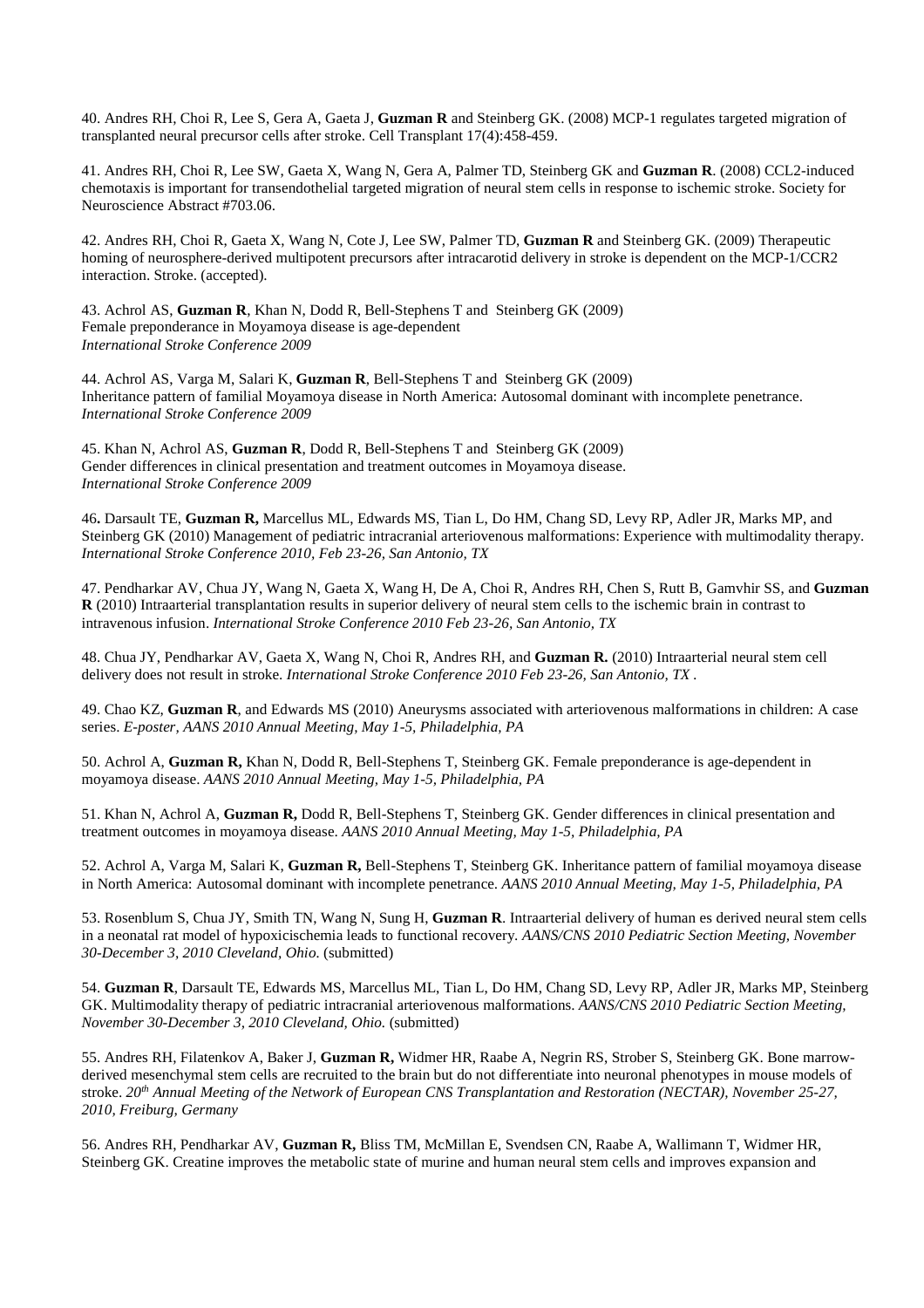neuronal induction. *20th Annual Meeting of the Network of European CNS Transplantation and Restoration (NECTAR), November 25-27, 2010, Freiburg, Germany* 

57. Nathan JK, Chua JY, **Guzman R.** CCL2 Mediates specific transendothelial migration of intra-arterially delivered neural progenitor cells. *International Stroke Conference 2011, February 9-11, 2011, Los Angeles, California.* 

58. Wang N, Rosenblum S, Chua JY, Nathan CJ, Westbroek E, Smith T, **Guzman R.** Interspecies differences of chemokine receptor and ligand expression in neural stem cells and their implications for neurodegenerative medicine. *International Stroke Conference 2011, February 9-11, 2011, Los Angeles, California.* 

59. Chua JY, Tymchak Z, Zheng W, Nichol H, Kelly M, **Guzman R**. High resolution rapid scanning x-ray fluorescence imaging to track SPIO labelled neural stem cells in an experimental stroke model. *International Stroke Conference 2011, February 9-11, 2011, Los Angeles, California.* 

60. Smith T, Rosenblum S, Wang N, Birk H, **Guzman R** (2011). Intraarterial delivery of human embryonic-derived neural stem cells yields functional recovery and greater myelination following hypoxic-ischemic stroke in neonatal rats. *Annual Meeting of the International Society for Stem Cell Research 2011, Toronto, CAN* 

61. Wang N, Smith T, Rosenblum S, Chua JY, Wang K, **Guzman R** (2011). Human and mouse neural stem cell chemokine receptor and ligand expression differences and their implications for neuroregenerative medicine. *Annual Meeting of the International Society for Stem Cell Research 2011, Toronto, CAN* 

62. Auriat AM, Zheng W, Chua JY, Tymchak Z, Nichol H, Kelly M, **Guzman R** (2011). Neural stem cells can be tracked with high resolution rapid scanning X-ray fluorescence imaging. *Annual Meeting of the International Society for Stem Cell Research 2011, Toronto, CAN* 

63. Rosenblum S, Wang N, Chua J, Choi R, Birk H, Sung T, Auriat A, Smith T, Guzman R (2011). Neural stem cells survive, migrate and engraft optimally when delivered intra-arterially at 3 days after hypoxic-ischemic stroke. *Annual Meeting of the International Society for Stem Cell Research 2011, Toronto, CAN* 

64. Smith TN, Rosenblum S, Wang N, Wang K, Auriat A, Lawrence SP, Vogel H, Guzman R (2011). Functional recovery and increased myelination after intra-arterial delivery of human embryonic-derived neural stem cells for treatment of neonatal hypoxia-ischemia. *Society of Neuroscience Annual Meeting, Washington DC, November 2011*

65. Smith TN, Rosenblum S, Wang N, Wang K, Lawrence SP, Wang N, Guzman R (2012). Human Embryonic-Derived Neural Stem Cell Treatment Promotes Myelination and Functional Recovery in a Model of Cerebral Palsy. Annual Meeting of the European Society for Pediatric Neurosurgery, ESPN, Amsterdam 2012

66. Guzman R, Lober RM, Cheshier SH, Edwards MSB, Yeom KW (2012) Diffusion tensor tractography in pediatric optic pathway glioma. Annual Meeting of the European Society for Pediatric Neurosurgery, ESPN, Amsterdam 2012

66. Brégère C., Fisch U., Lieb S., Chicha L., Bustos P., Goepfert F., Kremer T. and Guzman R. Doublecortin in the cerebrospinal fluid after hypoxic-ischemic brain injury in the rat neonate is a biomarker of endogenous neurogenesis. Society for Neuroscience 2015, Washington DC, USA

67. Bikis C, Röthlisberger M, Schulz G, Guzman R, Müller B. Using laboratory µCT for surgical research on the rabbit model animal CLINAM 2016

68. Herve NK, Faivre N, Meylan B, Shevchikb S, Rauter G, Guzman R, Cattin P, Wasmerb P, Zam A. Characterization of ablated porcine bone and muscle using laser-induced acoustic wave method for tissues differentiations European Conferences on Biomedical Optics (ECBO) 2017, Münich, Germany

69. Abbasi H, Guzman R, Cattin PC, Rauter G. Plasma plume expansion dynamics in nanosecond Nd:YAG laserosteotome Photonics West Conf. in San Francisco 2017

70. Nguendo H, Rauter G, Guzman R, Cattin PC, Zam A Comparison of acoustic waves generated by micro and nanosecond laser for smart laser surgery system Advanced Biomedical and Clinical Diagnostic and Surgical Guidance Systems XVI 2017

71. Ahmadi M, Kosa G, Zam A, Guzman R, Cattin PC, Rauter G. An Articulated Rear View Endoscope for Single Port Surgery 2018 IEEE International Conference on Robotics and Automation2017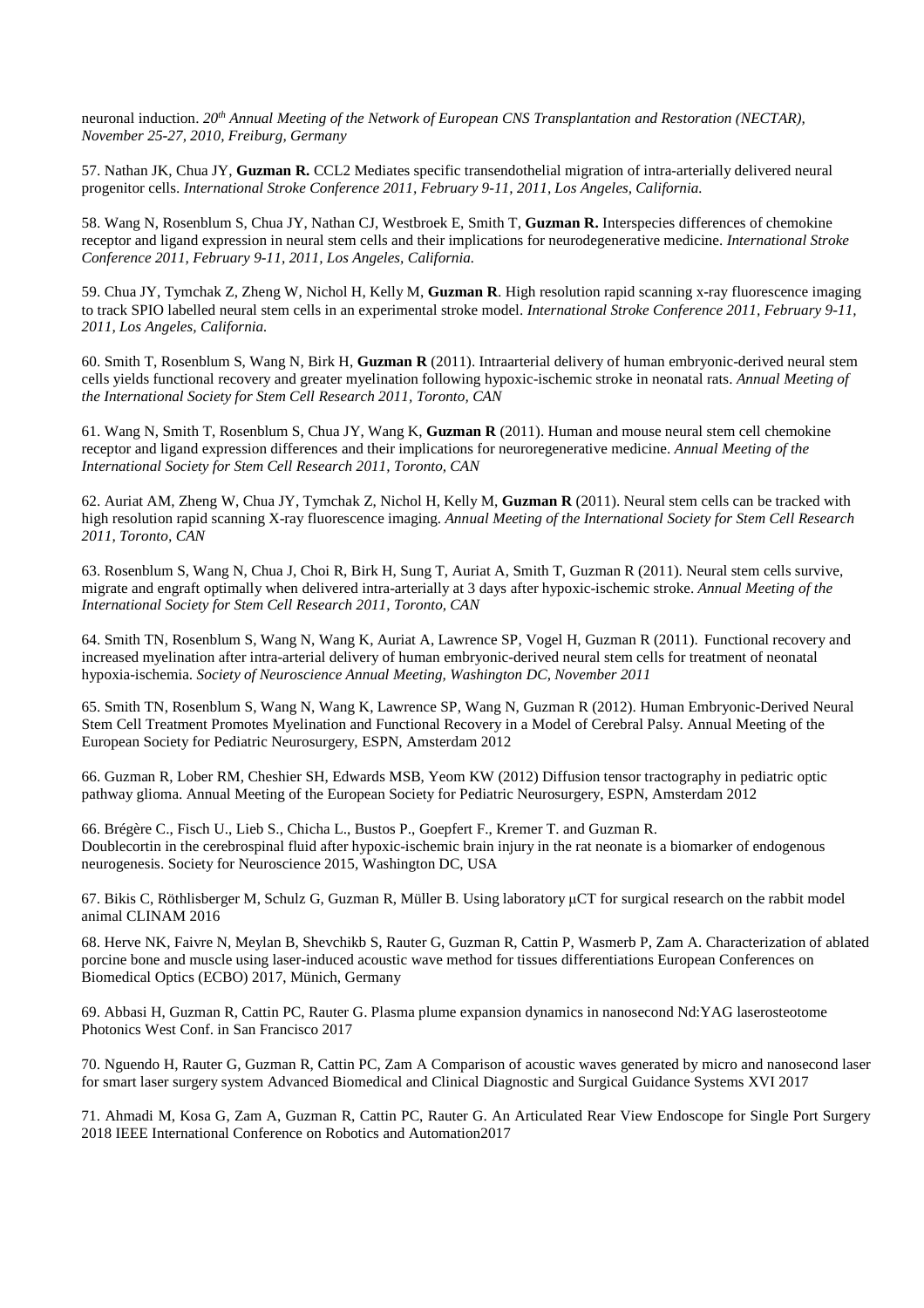72. Nguendo H, Shevchik S, Saeidi F, Faivr N, Meylan B, Rauter G, Guzman R, Cattin PC, Wasmer K, Zam A, Hard and soft tissue differentiation during long pulse laser ablation in wet and dry conditions IEEE Transactions on Biomedical Engineering 2017

#### **Unpublished Abstracts** *(oral presentations, posters):*

1. Sautter J, Meyer M, Bühler B, **Guzman R**, Evtouchenko L, Wagner B, Höglinger G, Spenger C, Seiler R and Widmer HR. (1996) Transplantation of tissue cultures to rat brain is as effective as cell suspensions in a rat Parkinson model. *Day of clinical research, Univ. of Bern, Bern, Switzerland* 

2. Meyer M, Widmer HR, **Guzman R**, Evtouchenko L, Seiler RW, Zimmer J and Spenger C. (1996) Survival and behavioral effects of dopaminergic neurons in cell suspension grafts versus tissue culture grafts. *6th Int. Meeting. Neural Transplantation, San Diego, USA* 

3. Sautter J, Widmer HR, Studer L, Meyer M, Evtouchenko L, Egli M, **Guzman R**, Seiler R and Spenger C. (1996) Cell culture, trophic factors and neural transplantation. *3rd Int. Meeting Min. Invasive. Endosc. Neurosurgery, Marburg, Germany* 

4. Sautter J, Widmer HR, Studer L, Meyer M, Evtouchenko L, Egli M, **Guzman R**, Seiler R and Spenger C. (1996) Combination of NT-4/5 and GDNF is superior to the single trophic factors to increase markers for dopaminergic activity in free floating roller tube cultures of fetal mesencephalic tissue. *NECTAR 8th AGM, Amsterdam, Netherlands* 

5. Widmer HR, Höglinger G, Sautter J, Bühler B, Bischof M, **Guzman R**, Spenger C and Seiler RW. (1997) Effects of BDNF administration on rat fetal nigral tissue grown as free floating roller tube cultures. *2nd Meeting Swiss Society for Neuroscience, Fribourg, Switzerland* 

6. Widmer HR, Meyer M, Egli M, Sautter J, Bischof M, Höglinger G, **Guzman R**, Seiler RW and Spenger C. (1997) Combination of NT-4/5 and GDNF is superior to the single factors in improving fetal nigral tissue quality in roller tube cultures. *6th Int. Meeting. Neural Transplantation, San Diego, USA*

7. Schaller B, **Guzman R**, Meyer M, Seiler R, and Widmer HR. (1997) Characterization of striatal graft development in a rat model of Huntington's disease. *Fourth Ann. Autumn School, MRC Cambridge, Great Britain*

8. Matarredona ER, Meyer M, Hengerer B, **Guzman R**, Seiler RW and Widmer HR. (1998) The deprenyl-related compound CGP 3466 increases survival of cultured dopaminergic nigral neurons. *4th Ann. Meeting Swiss Society for Neuroscience, Zurich, Switzerland* 

9. **Guzman R**, Meyer M, Bosnjak T, Seiler RW and Widmer HR. (1998) GDNF treatment of mesencephalic cultures prior to transplantation improves graft function. *Day of clinical research, Bern, Bern, Switzerland* 

10. **Guzman R**, Lövblad KO, Meyer M, Spenger C, Schroth G and Widmer HR. (2000) A clinical whole body MR-scanner for imaging the rat brain. *6th Ann. Meeting Swiss Society for Neuroscience, Zurich, Switzerland* 

11. Barth A, **Guzman R,** Oswald H, De Koning P, Van der Geest R, Lövblad KO and Remonda L. (2000) Quantification par angiographie-IRM de l'élargissement de la bifurcation carotidienne obtenue par suture continue sans patch après thromendartérectomie. *Société de Neurochirurgie de langue française, Paris, France*

12. Taleb M, Lövblad KO, El-Koussy M, **Guzman R**, Remonda L, Bassetti C and Schroth G. (2000) Diffusion-weighted MR after intra-arterial thrombolysis in ischemic stroke. *Swiss Society of Neuroradiology, Geneva, Switzerland* 

13. El-Koussy M, Kiefer C, **Guzman R**, Nirkko A, Senn P, Donati F, Remonda L, Lövblad KO and Schroth G. (2000) Multimodality echo planar fMRI techniques in the evaluation of epilepsy. *Swiss Society of Neuroradiology, Geneva, Switzerland* 

14. Barth A, **Guzman R**, Schroth G and Seiler RW. (2000) Interdisziplinäre behandlung intrakranieller proximaler riesenaneurysmen der arteria carotis interna. *Joint-Meeting of the Belgian and Swiss society of Neurosurgery* 

15. El-Koussy M, Kiefer C, **Guzman R**, Remonda L, Lövblad KO and Schroth G. (2001) Weighted ADC mapping improves the evaluation of the ischemic penumbra in acute stroke. *7 th Swiss Society for Neuroscience, Bern, Switzerland* 

16. Lövblad KO, Bassetti C, Schneider J, **Guzman R**, El-Koussy M, Remonda L and Schroth G. (2001) Diffusion-weighted MR in cerebral venous thrombosis. *7 th Swiss Society for Neuroscience, Bern Switzerland*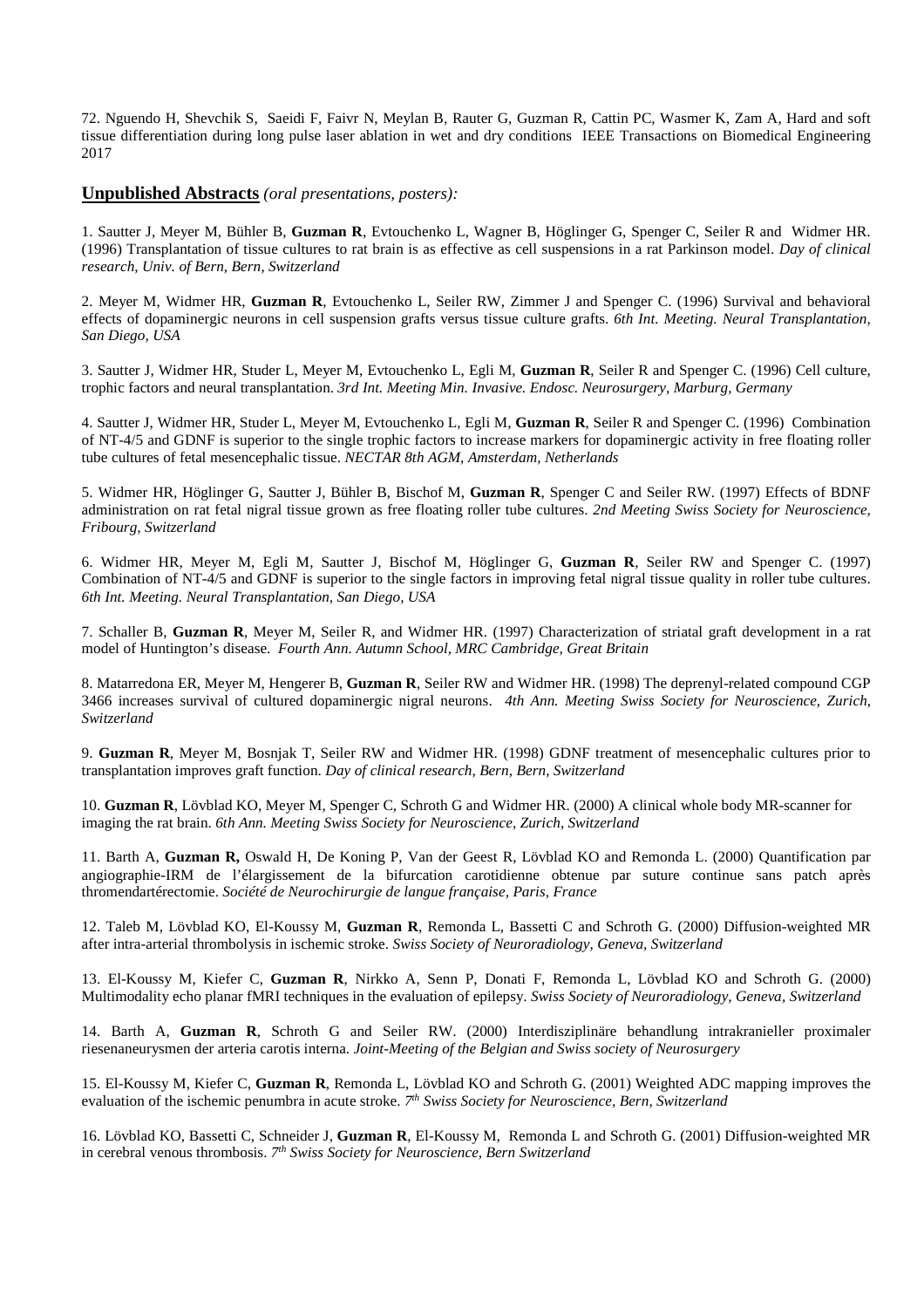17. El-Koussy M, Kiefer C, **Guzman R**, Nirkko A, Senn P, Donati F, Remonda L, Lövblad KO and Schroth G. (2001) The role of new functional echo planar MR imaging techniques in the evaluation of epilepsy. *7 th Swiss Society for Neuroscience, Bern, Switzerland* 

18. **Guzman R,** Arnold M and Barth A. (2001) Valeur predictive des signaux sonographiques d'embolies cérébrale détectés pendant l'endartérectomie carotidienne. *Cerebro-vascular Working Group of Switzerland, Geneva, Switzerland*

19. Barth A, **Guzman R**, Oswald H, de Koning P, va der Geest R, Lövblad KO and Remonda L. (2001) MR-Angiographic measurement of vessel lumen expansion after carotid endarterectomy closed with a running suture without patch. *Annual meeting of the AANS, Toronto, Canada* 

20. Huber AW, Reinert M, **Guzman R**, Widmer HR, Newell DW and Barth A. (2002) Double simultaneous brain microdialysis for analysis of glycine toxicity in the adult rat. 8 *th Swiss Society for Neuroscience, Geneva, Switzerland* 

21. Reinert M, Barth A, **Guzman R**, Rothen HU, Takala J and Seiler RW. (2002) Increased ventilatory oxygen improves brain tissue oxygenation in patients with severe head injury. *Cerebro-vascular Working Group of Switzerland, Basel, Switzerland*

22. Reinert M, Rothen HU, Barth A, **Guzman R**, Schaller B and Seiler R. (2002) Effects of increased oxygen delivery on brain tissue oxygen, lactate and glucose in patients with severe head injury. *Réunion de printemps de la Société de Circulation et Métabolisme du Cerveau / Réunion satellite de la 11th European Stroke Conference: L'œdème Cérébral: de la Régulation à la Neuroprotection, Lausanne, Switzerland* 

23. Huber AW, Reinert M, **Guzman R**, Widmer HR, Newell DW and Barth A. (2002) Double simultaneous brain microdialysis for analysis of glycine toxicity in the adult rat. *Annual Meeting of the Swiss Society for Neuroscience, Geneva, Switzerland* 

24. Barth A, **Guzman R**, Oswald H, Lövblad KO, de Koning P, van der Geest R and Remonda L. (2002) Quality control of carotid endarterectomy with postoperative MR-angiography. *5 th Joint Annual Meeting of the AANS/CNS Section on Cerebrovascular Surgery and the American Society of Interventional and Therapeutic Neuroradiology, Dallas, USA* 

25. Barth A, **Guzman R** and Wyman R. (2002) Propofol neuroprotection for carotid surgery. *Annual Meeting of the Swiss Society of Anesthesiology and Reanimation, Lausanne, Switzerland* 

26*.* Andres RH, **Guzman R**, Fandino J, Weis J, Brekenfeld C and Seiler RW. (2003) Lhermitte-Duclos disease of the cerebellum: a 14-years follow-up with MRI. *Joint Meeting of the Swiss Societies of Neurosurgery and Neuroradiology, Zürich, Switzerland* 

27*.* Martig F, **Guzman R** and Barth A. (2003) Surgery-associated major morbidity/mortality in patients with good-grade aneurismal subarachnoid hemorrhage: a single centre experience. *Joint Meeting of the Swiss Societies of Neurosurgery and Neuroradiology, Zürich, Switzerland* 

28*.* **Guzman R**, Remonda L, de Koning P, van der Geest R and Barth A. (2003) MR-angiography of the carotid bifurcation after CEA: a basis for comparison with endovascular stenting. *Joint Meeting of the Swiss Societies of Neurosurgery and Neuroradiology, Zürich, Switzerland* 

29*.* Mordasini P, **Guzman R**, Schroth, G, Barth A and Remonda L. (2003) Basilar aneurysm coiling. *Joint Meeting of the Swiss Societies of Neurosurgery and Neuroradiology, Zürich, Switzerland* 

30. **Guzman R**, Remonda L, de Koning P, van der Geest R and Barth A. (2003) Morphometric analysis of the carotid bifurcation after CEA using MR-angiography: a basis for comparison with endovascular stenting. *Day of clinical research, Bern, Switzerland* 

31. Gralla J, **Guzman R**, Brekenfeld C, Remonda L and Kiefer C. (2003) Experiences with a three-dimensional T2-weighted sequence for neuronavigation. *12th European Congress of Neurosurgery, Lissabon, Portugal* 

32. Gralla J, **Guzman R**, Brekenfeld C, Remonda L and Kiefer C. (2003) Neuronavigation benefits from T2-weighted 3D-turbospin-echo (TSE) images. *European Society for Magnetic Resonance in Medicine and Biology (ESMRMB), Rotterdam, Niederlande* 

33*.* **Guzman R**, Andres R, Ducray A, Schaller B, Widmer HR and Barth A. (2004). An acute high-pressure hemorrhagic stroke model in the rat*. 5th International Stroke Conference, Vancouver, Canada*

34. Andres R, **Guzman R**, Ducray A, Widmer HR and Barth A. (2004). Design and characterization of a new hemorrhagic stroke model in the rat. *Day of clinical research, Bern, Switzerland*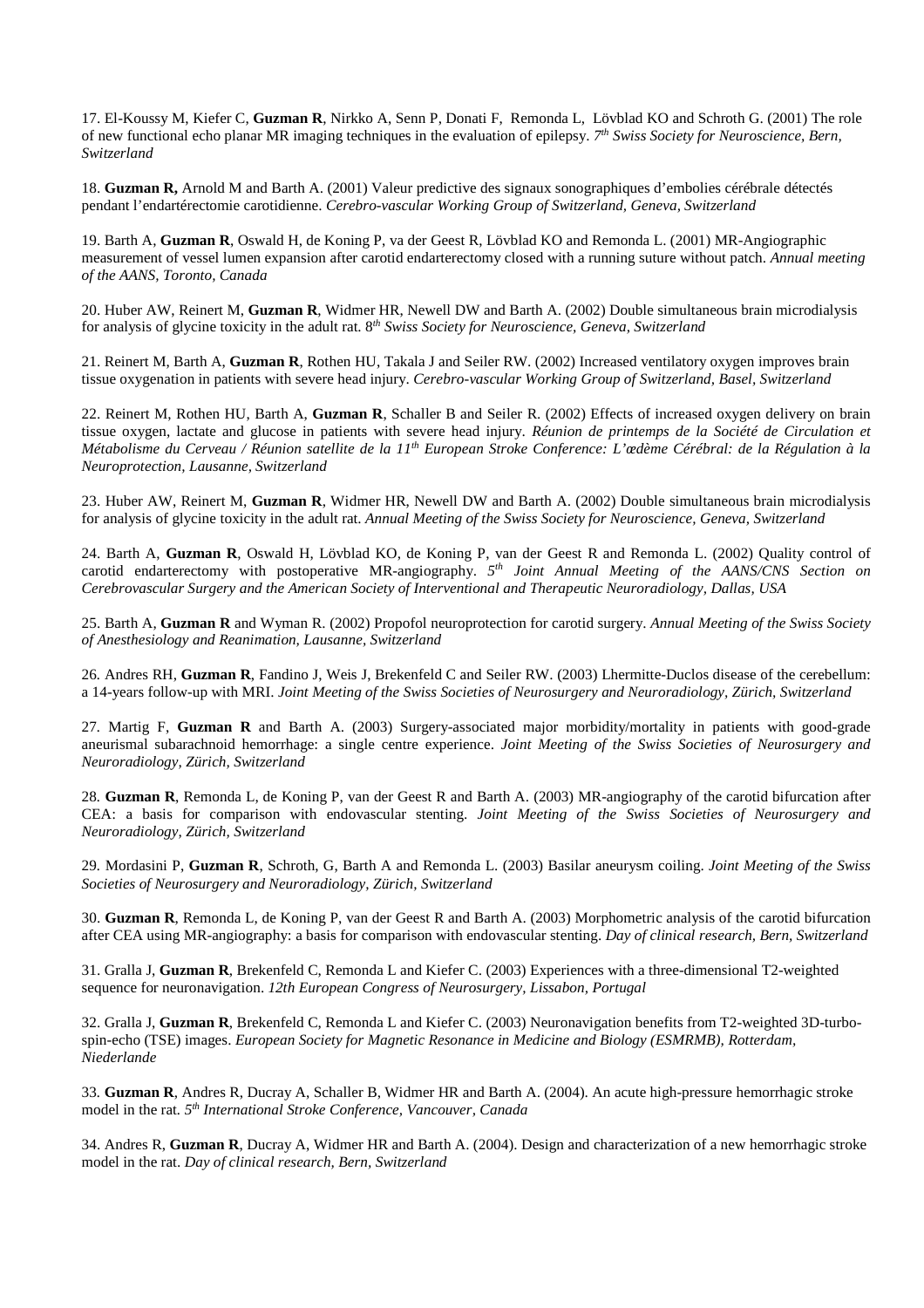35. Mordasini P, Schroth G, **Guzman R**, Barth A, Seiler R and Remonda L. (2004). GDC treatment of posterior circulation aneurysms: a 10-year single-centre experience with special regard to the technical development*. European Society of Neuroradiology, Aachen, Germany* 

36. **Guzman R**, Bliss TM, Greve JM, Palmer TD, Sun GH, Moseley ME and Steinberg GK. (2005) Stroke initiates targeted migration of transplanted iron-labeled neural progenitor cells as revealed by magnetic resonance imaging. *Joint meeting AANS/CNS/ASITN, New Orleans, USA* 

37. **Guzman R**, Remonda L, de Koning PHJ, Andres R, Lovblad KO, Schroth G and Barth A. (2005) Clinical validation of a new automated software for 3D MRA. Analysis in patients undergoing carotid endarterectomy. *Joint meeting AANS/CNS/ASITN, New Orleans, USA* 

38. Bliss T**, Guzman R**, Sun GH, Rausch H, Zou YR, Palmer TD and Steinberg GK. (2006). Chemokines and targeted migration of neural stem cells towards ischemic lesions. *Joint meeting AANS/CNS/ASITN #62, Orlando, USA* 

39. **Guzman R**, De Los Angeles A, Cheshier S, Liauw J, Bliss T and Steinberg GK. (2006) Intracarotid injection and enrichment for VLA-4 improves targeted delivery of neural stem cells after stroke. *CNS, Chicago USA*

40. **Guzman R**, Kelly ME, Bell-Stephens T and Steinberg GK. (2006) Revascularization surgery in moyamoya disease improves clinical disability and reduces the incidence of new TIA or stroke. *CNS, Chicago USA* 

41. **Guzman R**, Kelly ME, Lim M, Bell-Stephens T, Lee M and Steinberg GK. (2007) Long term clinical outcome of patients who underwent revascularization surgery for moyamoya disease. *AANS, San Diego, USA* 

42. Kelly ME, **Guzman R,** Sinclair J, Bell-Stephens T, Bower R, Hamilton S, Marks MP, Do H, Chang SE, Adler JR, Levy RP and Steinberg GK. (2007) Multimodality treatment of posterior fossa arteriovenous malformations. *AANS, Chicago, USA*

43. Cheshier S, Kalani Y, **Guzman R**, Steinberg GK and Nusse R. (2007). Wnt3a promotes self renewal of central nervous system stem cells. *Annual meeting CNS, San Diego, USA* 

44. Cheshier S, Kalani Y, **Guzman R**, Steinberg GK and Nusse R. (2007). Prospective isolation of CNS stem cells on the basis of Wnt signaling activation. *Annual meeting CNS, San Diego, USA* 

45. **Guzman R**, Lee M, Kelly ME, Lim M, Bell-Stephens T and Steinberg GK. (2007). Long term clinical outcome of patients who underwent revascularization surgery for moyamoya disease. *Annual meeting CNS, San Diego, USA* 

46. Kelly M, **Guzman R**, Bell-Stephens T, Lim M and Steinberg GK. (2007). Natural history of posterior fossa arteriovenous malformations. *Annual meeting CNS, San Diego, USA* 

47. Bower R, Lim M, **Guzman R**, Kelly ME, Wang Y, Cheshier S, Guccione S, Harsh GR and Steinberg GK. (2007). Quantification of serum VEGF, FGF, MMP-2, MMP-9 in patients with moyamoya disease. *Annual meeting CNS, San Diego, USA* 

48. Liauw J, Hoang S, Choi M, Kalashnikova M, Davis A, Steinberg GK and **Guzman R**. (2007) Expression of netrin-4 and its receptors after hypoxic-ischemic injury to the neonatal brain. *AANS/CNS/Pediatric section, Miami, USA* 

49. **Guzman R**, Lee M, Kelly ME, Lim M, Bell-Stephens T and Steinberg GK. (2007) Long term clinical outcome in children who underwent revascularization surgery for moyamoya disease. *AANS/CNS/Pediatric section, Miami, USA* 

50. Cai W, **Guzman R**, Chen K, Hsu AR, Bliss T, Sun G, Wang H, He L, Li LB, Maag ALD, Hori N, Steinberg GK and Chen X. (2007) PET Imaging of VEGFR in stroke. *Society for molecular imaging. USA* 

51. Bower R, Lim M, **Guzman R**, Kelly ME, Wang Y, Cheshier S, Guccione S, Harsh GR and Steinberg GK. Moyamoya disease is associated with elevated serum levels of bFGF and MMP-9, but not VEGF or MMP-2. *Western Neurosurgical Society, USA* 

52. Choi R, Cai W, Gera A, Hsu AR, Wang H, Chen K, Sun G, Bliss T, He L, Li Z, Hori N, Zhao H, Moseley M, Steinberg GK and Chen X, **Guzman R**. (2008) Positron emission tomography imaging to monitor angiogenesis after experimental stroke. *Congress of Neurological Surgery, Orlando, FL*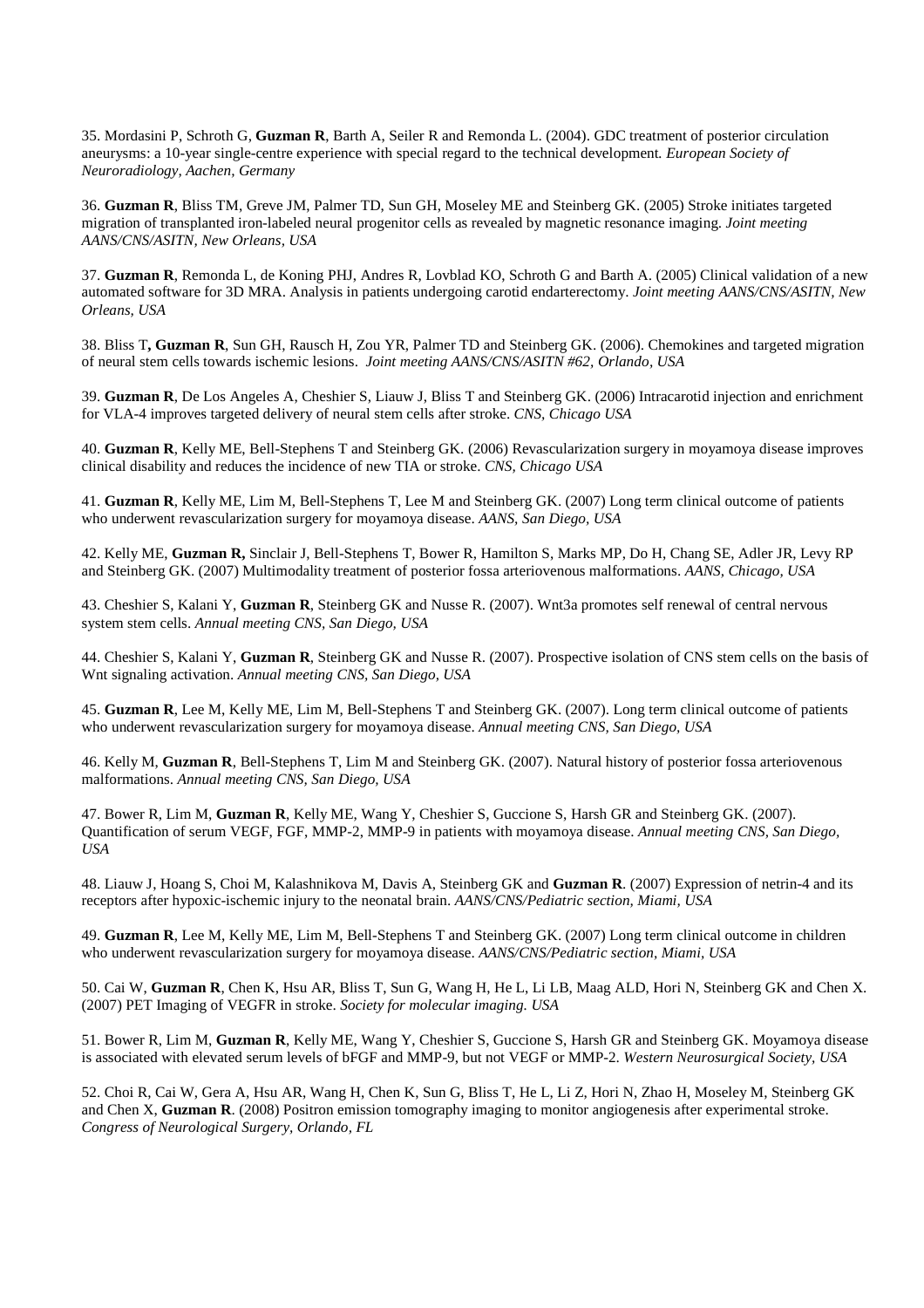53. Choi R, Andres RH, Lee S, Gera A, Gaeta J, Steinberg GK and **Guzman R**. (2008) MCP-1 regulates targeted migration of transplanted neural precursor cells after stroke. *Congress of Neurological Surgery, Orlando, FL* 

54. Andres RH, Choi R, Gaeta X, Wang N, Cote J, Lee SW, Palmer TD, Steinberg GK and **Guzman R**. (2008) MCP-1 enhances the recruitment of intraarterially delivered neural precursor cells after stroke. *Stanford University, Neuroscience Retreat, Monterey California* 

55. Iordanova I, **Guzman R**, Fuerer C, Nusse R and Steinberg GK (2009) Canonical WNT signaling promotes neurogenesis in the adult murine brain and reduces apoptotic cell death following focal cerebral ischemia. *Brain & PET meeting 2009* 

56. Pendharkar AV, De A. Wang H. Gaeta X, Wang N, Andres RH, Chen X, Garnbir SS and **Guzman R**. (2009) A novel multimodal approach to track neural progenitor cells in vivo. *BioX meeting 2009*

57. Chua JY, Gaeta X, Wang N, Andres RH, Choi R, Pendharkar AV and **Guzman R**. (2009) Intraarterial neural stem cell delivery does not reduce cerebral blood flow. *Brain & PET meeting 2009*

58. Choi R, Andres RH, Gaeta J, Lee S, Gera A, Steinberg GK and **Guzman R**. (2008) Monocyte chemoattractant protein-1 is important for therapeutic homing of neural stem cells after ischemic stroke. *Congress of Neurological Surgeons (CNS) Annual Conference, Orlando, FL, USA.* 

59. Andres RH, Choi R, Gaeta X, Wang N, Cote J, Lee SW, Palmer TD, **Guzman R** and Steinberg GK. (2009) Therapeutic homing of neurosphere-derived multipotent precursors after intracarotid delivery in stroke is dependent on the MCP-1/CCR2 interaction. *International Stroke Conference, American Heart Association, San Diego, CA, USA.* 

60. Andres RH, Ducray AD, Mordasini P, Ibatullin R, **Guzman R**, Barth A and Widmer HR. (2009) Effects of deep basal ganglia hemorrhage on the nigrostriatal dopaminergic system. Annual Meeting of the *American Association of Neurological Surgeons (AANS), San Diego, CA.* 

61. Andres RH, Choi R, Gaeta X, Wang N, Cote J, Lee SW, Palmer TD, Steinberg GK and **Guzman R**. (2009) CCR2 signaling mediates homing of neural stem cells from the vascular compartment into the ischemic brain. *Annual Meeting of the American Association of Neurological Surgeons (AANS), San Diego, CA.* 

62. Andres RH, Choi R, Gaeta X, Wang N, Cote J, Lee SW, Palmer TD, Steinberg GK and **Guzman R**. (2008) The chemokine MCP-1 enhances the recruitment of intraarterially delivered neural precursor cells after stroke. *Neuroscience Retreat, Stanford University, Watsonville, CA, USA.* 

63. Chua JY, Pendharkar AV, Gaeta XZ, Wany N, Choi R, Andres RH and **Guzman R**. (2009) Cerebral blood flow is maintained during intraarterial neural stem cell delivery. *Annual Meeting of the Congress of Neurological Surgeon, New Orleans, LA.* 

64. Pendharkar AV, Chua JY, Gaeta X, Wang N, Choi R, Andres RH and **Guzman R**. (2009) Evaluating the biodistribution of intraarterial and intravenous delivery of neural progenitor cells after hypoxic-ischemia. *Annual Meeting of the Congress of Neurological Surgeon, New Orleans, LA*.

65. Iordanova I, **Guzman R**, Sun G, Fuerer C, Nusse R, and Steinberg GK (2009) Canonical WNT signaling promotes neurogenesis in the adult murine brain and reduces apoptotic cell death following focal cerebral ischemia. *2009 AANS Annual Meeting, San Diego, CA.*

66. Lad SP, Deissenhammer F, Lee MB, **Guzman R,** Darsaut TE, and Steinberg GK (2009) Cerebrospinal proteomic analysis following aneurismal subarachnoid hemorrhage: The role of new biomarkers. *Annual meeting of the Congress of Neurological Surgeon, New Orleans, LA* 

67. **Guzman R,** Darsaut TE, Marcellus ML, Edwards MS, Tian L, Do HM, Chang SD, Levy RP, Akler JR, Marks MP, and Steinberg GK. (2010) Management of pediatric intracranial arteriovenous malformations: Experience with multimodality therapy. *AANS/CNS Joint Cerebrovascular section meeting, San Antonio, TX* 

68. Lober RM, Edwards MSB, **Guzman R**, Cheshier SH, Yeom KH (2011). Application of diffusion tensor tractography in pediatric optic glioma. *AANS/CNS Section on Pediatric Neurological Surgery, Austin, Tx, Nov. 2011* 

69. Hayden Gephart MG, Woodard JI, Arrigo RT, Lorenz HP, Schendel SA, Edwards MSB, **Guzman R** (2011). Bioabsorbable Fixation Systems in the Treatment of Pediatric Skull Deformities: Good Outcomes and Low Morbidity *AANS/CNS Section on Pediatric Neurological Surgery, Austin, Tx, Nov. 2011*